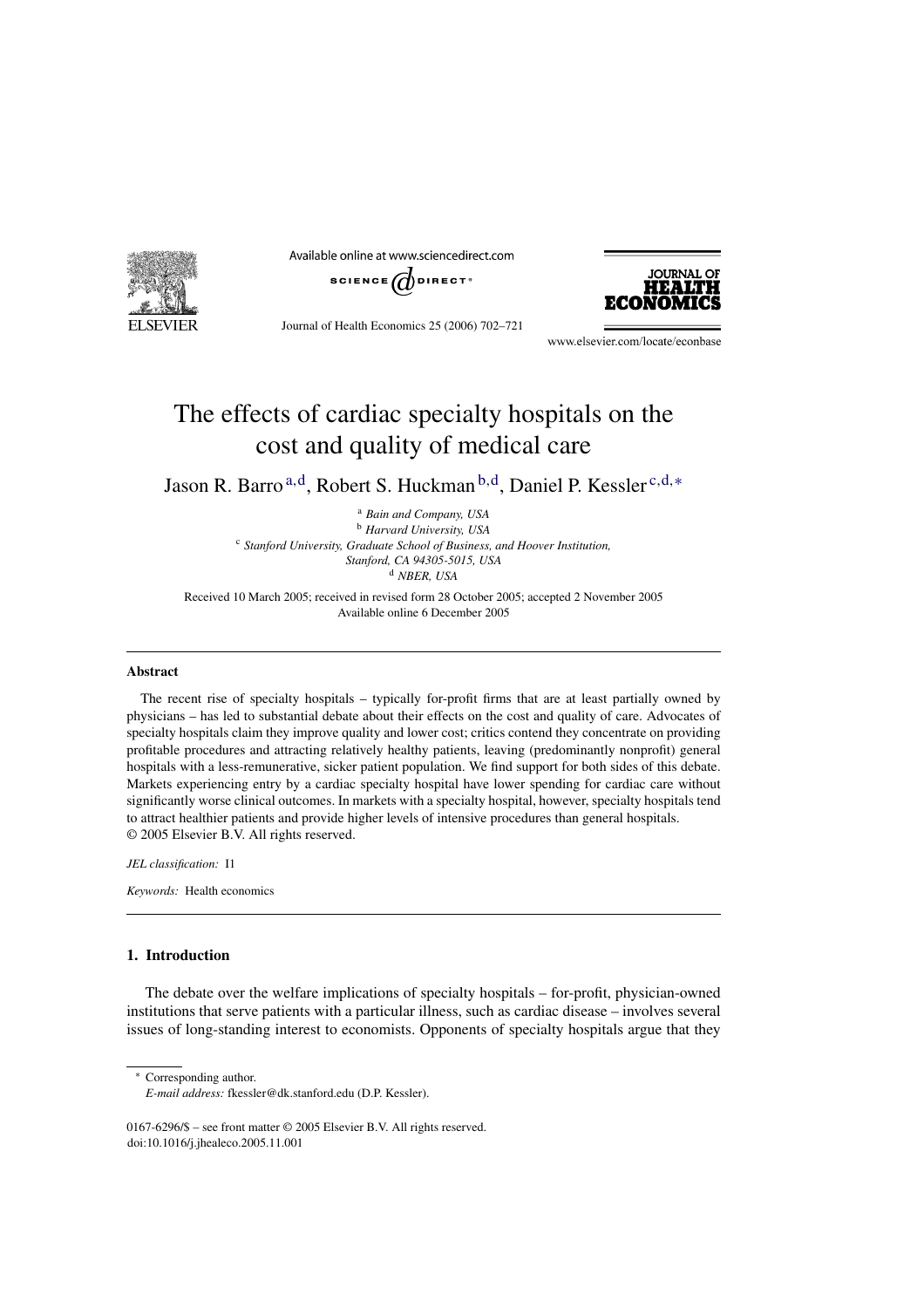are a vehicle to disguise kickbacks to physicians for referrals, and that they thereby contribute to the "medical arms race" of competition through the provision of medically unnecessary services.<sup>1</sup> Opponents also argue that specialty hospitals "cherry pick" profitable services and healthy patients from general hospitals. Specialty hospitals, for example, are less likely than general hospitals to have emergency departments ([US GAO, 2003b\).](#page-19-0) In contrast, proponents argue that specialty hospitals are "focused factories" that not only offer their own patients more efficient specialized care but also lead neighboring general hospitals to become more responsive and up-to-date in their practices.

These opposing views have been manifest in two distinct policy perspectives. If competition from specialty hospitals has social benefits, then state regulators and public insurers such as Medicare and Medicaid should allow, and perhaps even facilitate, their entry. If competition from specialty hospitals has social costs, however, then policy makers should set regulations and financial incentives to account for the negative external effects that specialty hospitals create. As a result of this debate, the federal government imposed an 18-month moratorium in December 2003 on Medicare reimbursement for care at new specialty hospitals to allow for greater analysis of their impact.

Despite both practical and academic interest in this question, we are not aware of any existing research that has simultaneously estimated the effects of specialty hospital entry on health care costs and patient health outcomes; without information on both costs and outcomes, conclusions about welfare are necessarily speculative. In this paper, we assess empirically the two main hypotheses about specialty hospitals. We focus on the treatment of elderly Medicare beneficiaries with cardiac disease at single-specialty cardiac hospitals. Most of these hospitals are jointly owned by for-profit chains and the local cardiologists and cardiac surgeons who practice at the facilities.

First, we estimate how the Medicare expenditures, treatments, and outcomes for patients in geographic areas that experienced specialty hospital entry between 1996 and 1999 changed over this period. If specialty hospital entry leads to lower expenditures and better outcomes, we would conclude that it increases welfare. If it leads to higher expenditures and worse outcomes, we would conclude that it decreases welfare. If it leads to lower expenditures and worse outcomes (or higher expenditures and better outcomes), we would calculate the implied cost per life saved of specialty hospital entry to determine its welfare effects.

Our approach provides an unbiased assessment of the effects of specialty hospitals even if specialty hospitals select healthier patients for treatment, because it estimates the effect of specialty hospital entry by the difference in *all patients*' expenditures and outcomes – not just those for patients at specialty hospitals – between entry and control geographic areas. It identifies the direct plus any spillover effects of specialty hospitals. The consistency of these estimates depends on the assumption that trends in the unobservable characteristics of patients and markets in entry versus control areas are uncorrelated with the unobserved determinants of costs and outcomes. We investigate the validity of this assumption in detail below.

Second, we examine how the expenditures, treatments, and outcomes of patients admitted to a specialty hospital differ from those admitted to a general hospital in a 1999 cross-section of geographic areas with an operating specialty hospital. In addition, we estimate the extent to which differences in observable patient characteristics explain differences in the care of patients admitted to a specialty versus a general hospital. Although these estimates can neither prove nor disprove

<sup>&</sup>lt;sup>1</sup> The concept of competition among health care providers leading to higher levels service provision is noted by [Joskow](#page-18-0) [\(1980\),](#page-18-0) [Held and Pauly \(1983\), a](#page-18-0)nd [Robinson and Luft \(1985\).](#page-18-0)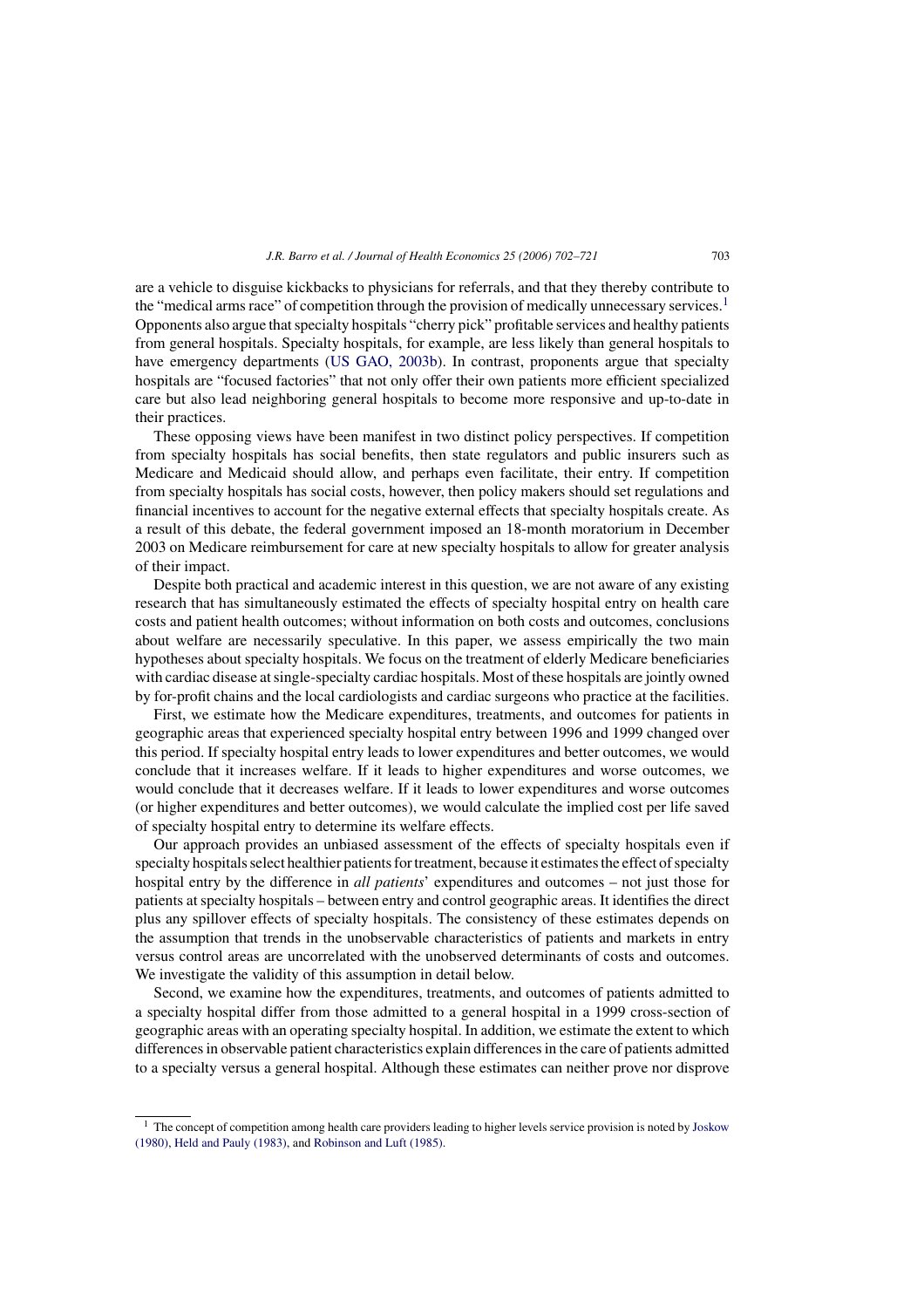the existence of socially harmful behavior, they show whether the elderly patient populations at cardiac specialty hospitals are healthier in observable terms and quantify the importance of these differences for observed variation in costs and outcomes.

The remainder of this paper proceeds as follows. Section 2 describes the specialty hospital industry and discusses its potential implications for social welfare. Section [3](#page-4-0) presents our empirical models. Section [4](#page-6-0) describes our data sources and methods, Section [5](#page-10-0) presents our results, and Section [6](#page-15-0) concludes.

# **2. Specialty hospitals: background and implications**

Specialty hospitals are not an entirely new phenomenon; hospitals focusing on treating children and psychiatric patients have existed for decades. However, as a 2003 US GAO report observes, new hospitals of this form differ from their earlier counterparts in several important ways. The new genre of specialty hospitals includes four types: cardiac, orthopedic, general surgical, and women's. Orthopedic specialty hospitals are approximately twice as common as each of the three other types, but cardiac specialty hospitals have much greater aggregate revenues [\(US GAO,](#page-19-0) [2003b,](#page-19-0) [Table 2\)](#page-11-0) than any of the other types.<sup>2</sup> Most notably, these specialty hospitals are largely for-profit (93% of the specialty hospitals opened between 1990 and 2003 were for-profit [\(US](#page-19-0) [GAO, 2003b,](#page-19-0) [Table 1\)\)](#page-9-0) and owned at least in part by their admitting physicians. In fact, the median percentage of admitting physicians at specialty hospitals with ownership in that hospital was 73% in 2003 [\(US GAO, 2003b,](#page-19-0) Fig. 1).<sup>3</sup>

In addition, these specialty hospitals are concentrated geographically in areas where state policy or local demographic conditions were favorable to hospital growth. Although 28 states in 2003 had at least one specialty hospital, approximately two-thirds of all specialty hospitals were located in seven states clustered in the western and southern portions of the country—Arizona, California, Kansas, Louisiana, Oklahoma, South Dakota, and Texas [\(US GAO, 2003b, p](#page-19-0). 3). Of these states, Oklahoma was the only one that had a certificate of need (CON) program at any point after 1988, and that program did not cover cardiac services ([Ho, 2005\).](#page-18-0)

The debate over specialty hospitals centers around two hypotheses that have implications for social welfare. Arguments in favor of specialty hospitals focus on the potential for increased efficiency through either direct or spillover effects. Direct effects exist to the extent that specialty hospitals treat patients more efficiently than incumbent general hospitals. In this vein, [Herzlinger](#page-18-0) [\(1997\)](#page-18-0) describes the benefits of specialty hospitals by viewing them as analogous to [Skinner's](#page-19-0) [\(1974\)](#page-19-0) "focused factory."

The direct benefits of specialty hospitals could stem from three factors. First, given the substantial fixed investments required to provide services such as cardiac surgery or orthopedic procedures, specialty hospitals may be better able to exploit economies of scale by consolidating volume that would have otherwise been allocated across multiple diversified facilities.

<sup>&</sup>lt;sup>2</sup> A 2005 report from the Center for Medicare & Medicaid Services (CMS) noted several differences between cardiac hospitals and orthopedic/surgery hospitals. Relative to orthopedic/surgery hospitals, cardiac hospitals were characterized by a larger average daily census (40.4 versus 4.5), a higher percentage of facilities with an emergency department (71% versus 4%), a larger percentage of patient days attributable to Medicare (67% versus 36%), and a smaller share of physician ownership (49% versus 80%) ([Center for Medicare & Medicaid Services, 2005\).](#page-18-0)

<sup>&</sup>lt;sup>3</sup> Federal law, known as the Stark law, generally prohibits physicians from referring Medicare patients to facilities in which they have a financial interest. The law exempts physicians who have an ownership stake in an entire hospital from a ban on referrals to that hospital, under the assumption that the largest stake that a physician could have in this context would be too small to create significant moral hazard.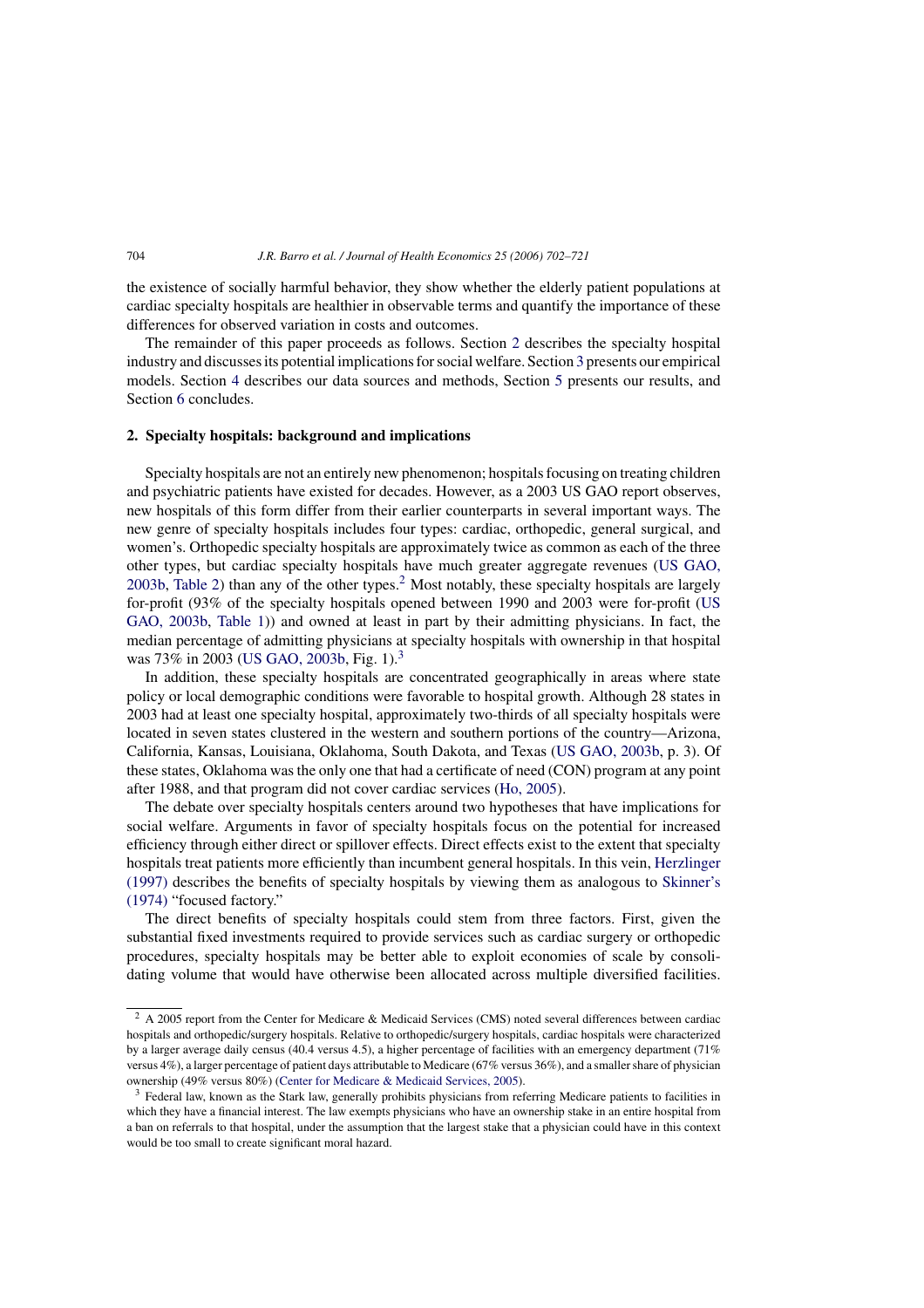Nevertheless, despite compelling theoretical arguments, empirical evidence of economies of scale in hospitals has been limited. [Dranove and Shanley \(1995\)](#page-18-0) find that hospital systems do not appear to have lower costs than otherwise similar "pseudo systems"—random collections of independent hospitals. [Dranove \(1998\)](#page-18-0) finds evidence of scale economies in "non-revenue producing cost centers" (e.g., administrative services such as public relations, accounting, medical records, and data processing) for relatively small hospitals, but notes that these economies are exhausted in hospitals with more than 10,000 annual discharges (or roughly 280 beds). $4$ 

Second, the aggregation of volume by specialty hospitals may enable them to benefit from returns to experience that could either reduce cost or improve the quality of care. According to the GAO, although general hospitals typically have more beds than specialty hospitals, the focused mission of specialty hospitals often results in their treating more patients in their given fields of specialization [\(US GAO, 2003b,](#page-19-0) p. 5). The substantial literature on the positive association between volume and outcome ([Luft et al., 1979, 1987; Hannan et al., 1991, 1997; Huckman and](#page-18-0) [Pisano, in press\)](#page-18-0) with respect to many surgical procedures suggests that such benefits may be obtained by single-specialty facilities that are successful in aggregating volume within a market.

Third, by allowing physicians to share in the efficiency gains through ownership, specialty hospitals may create more powerful incentives to achieve these and other cost and quality improvements. A report prepared by the Lewin Group on behalf of MedCath Corporation – a chain of specialty hospitals focused on cardiac care – finds support for these hypotheses, showing that patients at MedCath facilities had lower rates of risk-adjusted patient mortality and shorter lengths of patient stay than a peer group of 1192 hospitals performing cardiac surgery in the United States [\(Dobson, 2003\).](#page-18-0)

Beyond these direct effects, the presence of specialty hospitals in a market may force competing general hospitals in the same market to become more efficient by threatening them with either declining prices or reduced share. Although no previous work has investigated the spillover benefits of specialty hospitals, [Kessler and McClellan's \(2002\)](#page-18-0) finding that the presence of forprofit competitors leads to increased efficiency at nonprofits suggests that such spillovers may be important.

Critics of specialty hospitals, in contrast, argue that the same features of specialty hospitals that have the potential to make them more efficient also make them more likely to engage in behavior that reduces social welfare. For example, critics argue that specialty hospitals may be better able than general hospitals to focus on providing the types of treatments that are the most profitable, even if this is not in society's interest overall, because specialty hospitals do not care for patients with all types of illnesses. The fact that specialty hospitals allow admitting physicians to share in the institutions' profits can strengthen physicians' incentives to help pursue this objective, just as it can strengthen physicians' incentives to reduce costs and improve quality.

According to this reasoning, cardiac specialty hospitals' focus on technologically-intensive services such as catheterization, angioplasty, and open-heart surgery is an example of such inefficient behavior. Although these services are highly profitable [\(Horwitz, 2005\),](#page-18-0) the fact that the marginal health benefits of expansions in their supply are generally modest ([McClellan et al., 1994\)](#page-18-0) suggests that the welfare consequences of intensive treatments supplied by specialty hospitals may be questionable.

<sup>4</sup> [Dranove \(1998\)](#page-18-0) study does not test for economies of scale in clinical revenue centers on the assumption that the non-revenue centers represent the most likely source of scale economies.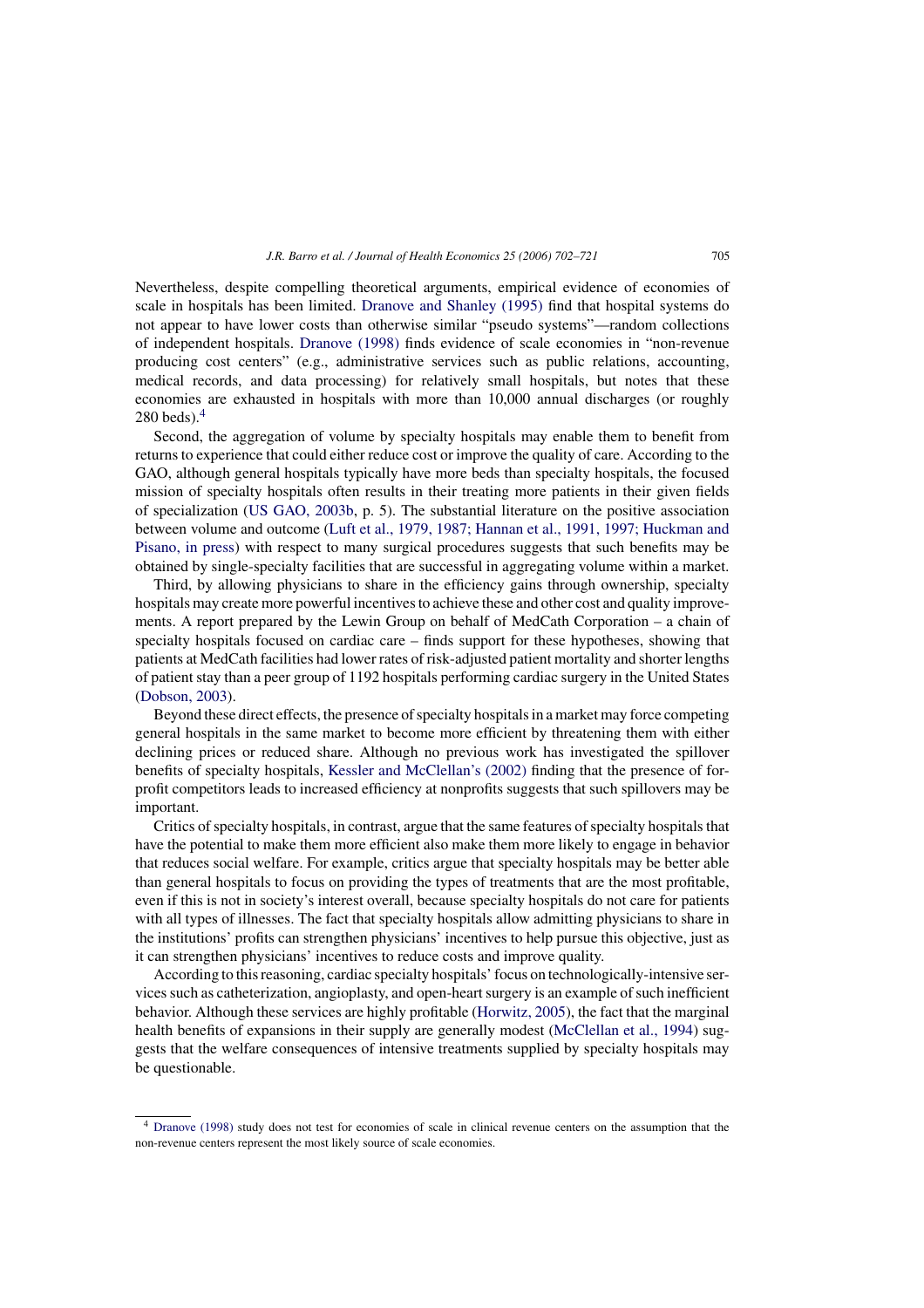<span id="page-4-0"></span>Along these lines, critics also argue that specialty hospitals may be better able to attract the most profitable types of patients. If patients with more severe forms of an illness are more costly to treat – and reimbursement systems such as Medicare's Prospective Payment System (PPS) do not fully compensate hospitals for this higher cost – then seeking out healthier patients can be a profitable business strategy. By law, no hospital can turn away an acutely ill patient; but, according to critics, because specialty hospitals have greater discretion over the types of services they provide, they can shape their patient populations indirectly by promoting services that healthier patients value more highly. The effect of patient selection within a given illness on hospital profits can be quite substantial. In fact, federal policymakers specifically excluded psychiatric hospitals from the Medicare PPS system on the grounds that psychiatric Diagnosis-Related Groups (DRGs) were not able to capture adequately the severity and cost differences among patients ([Cromwell et al.,](#page-18-0) [1991\).](#page-18-0)

Although shifting healthy patients from general to specialty hospitals does not, by itself, change total Medicare expenditures or any patient's actual care, it may have important implications for welfare in practice. If Medicare reimbursement for sick patients is less than their average cost, and Medicare must reimburse hospitals enough to enable all or virtually all of them to break even (e.g., [Chalkley and Malcomson, 2000\),](#page-18-0) then shifting only healthy patients from general to specialty hospitals can lead to increases in Medicare expenditures in aggregate. At the very least, such a transfer of resources to specialty hospitals from Medicare must be funded by taxation that imposes a deadweight loss. If such transfers give general hospitals the incentive to mimic specialty hospitals in order to compete, then they may distort medical care decisions as well.

Empirical evidence on the consequences of specialty hospitals shows that there is a basis for critics' concerns. Based on discharge data from the Healthcare Cost and Utilization Project from six states, GAO found that specialty hospitals treated a smaller percentage of severely ill patients relative to general hospitals in their geographic areas [\(US GAO, 2003a, F](#page-19-0)ig. 9). [Cram et al. \(2005\)](#page-18-0) find that such differences in patient health status explain at least part of the difference in mortality rates at specialty and general hospitals. Consistent with the GAO's results, [Winter \(2003\)](#page-19-0) finds that centers specializing in outpatient surgery serve less-severe patients, on average, than the outpatient departments of full-service hospitals. Finally, [Lynk and Longley \(2002\)](#page-18-0) present evidence suggesting that full-service hospitals suffer a decline in admissions of potentially profitable patients when ambulatory surgery centers, a close relative of specialty hospitals, enter the market.

Yet despite the plausibility of both sides in the specialty-hospital debate, little work has investigated how specialty hospitals affect the cost of care. In addition, previous work has neither investigated the importance of spillover effects nor satisfactorily controlled for selection bias in assessing the effect of specialty hospitals on quality. By examining the consequences for Medicare expenditures and outcomes in markets where specialty hospitals have entered versus where they have not – in addition to examining the consequences for patients at specialty versus general medical hospitals in markets with specialty hospitals – this paper seeks to address both of these limitations.

# **3. Empirical models**

We estimate the effects of cardiac specialty hospitals on the expenditures on and quality of care for elderly Medicare beneficiaries with cardiovascular illness. Specifically, we examine the impact of specialty hospitals on hospital expenditures, rates of use of specific intensive procedures,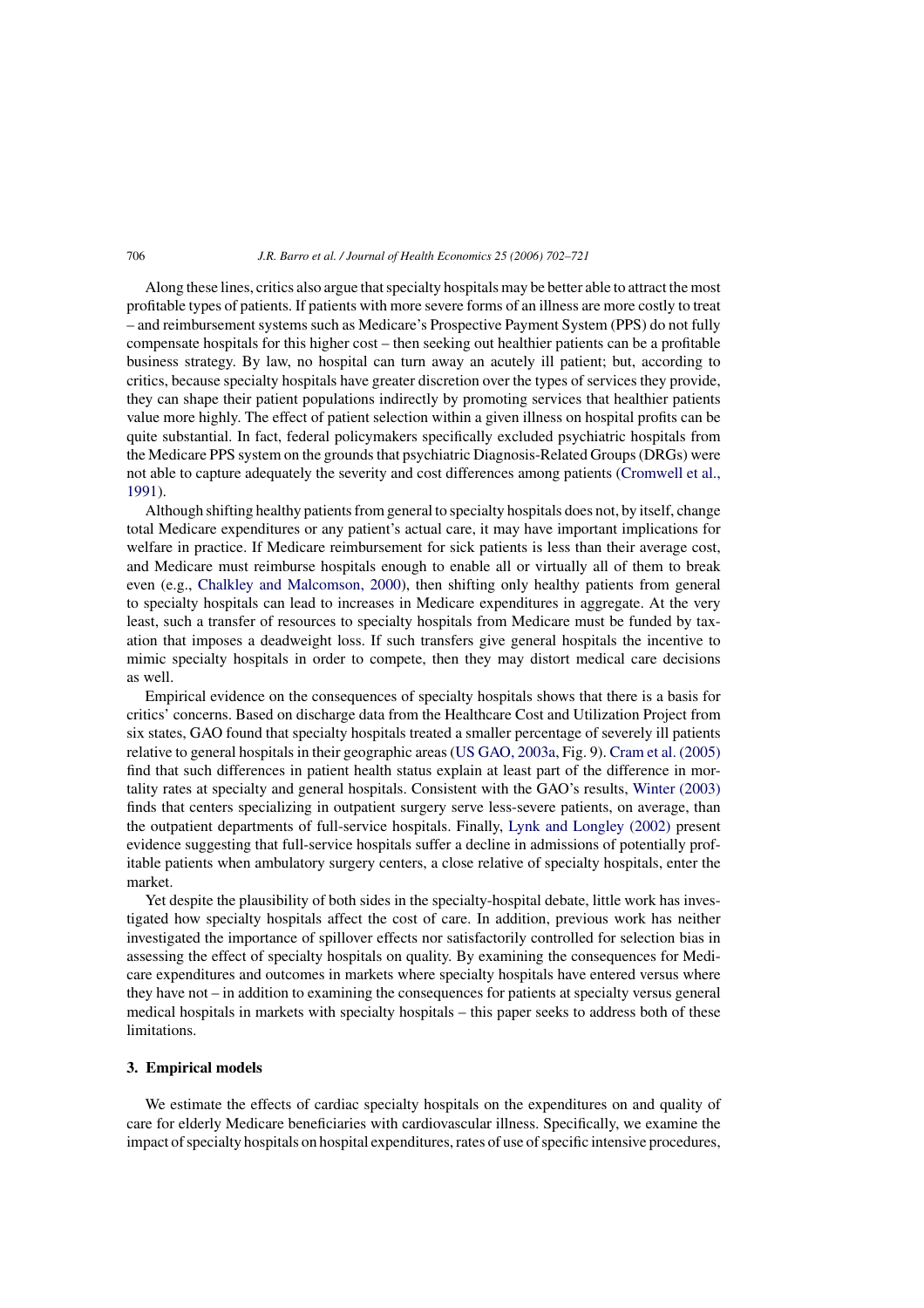and health outcomes using longitudinal data on cohorts of elderly Medicare recipients who were hospitalized with incident illness in 1993, 1996, and 1999. We use models of two forms.

The first set of models investigates how time trends in expenditures and outcomes in hospital referral regions  $(HRRs)^{5}$  in which a specialty hospital opened in 1997 or 1998 ("entry" HRRs) differ from trends in HRRs in which no specialty hospital opened ("control" HRRs). The objective of these models is to identify the net direct plus spillover effects of specialty hospital entry on the care of patients in a hospital market. In 1997 or 1998, five cardiac specialty hospitals opened in the United States. These five hospitals were located in five different HRRs and were owned by three different entities.

The second set of models investigates how 1999 levels of expenditures and outcomes within an HRR differ between patients initially admitted to a specialty versus a general hospital. We estimate these models on HRRs that had an open specialty hospital as of January 1, 1999. The objective of these models is to identify the extent to which specialty hospitals treat patients more intensively and the effect of differences in patient mix between specialty and general hospitals on expenditures, treatments, and outcomes. In 1999, there were eight open specialty hospitals. These eight hospitals were located in seven different HRRs and were owned by six different entities.

In HRR*k* during year*t* = 1993, 1996, 1999, the observational units in our analysis are individuals  $i = 1, \ldots, N_{kt}$  who are initially admitted to hospital *j* with a new occurrence of illness. Each patient has a vector of characteristics  $X_{it}$ : five age indicator variables (65–69 years, 70–74 years, 75–79 years, and 80–84 years; 85–89 years; omitted group 90–99 years), gender, race (black or nonblack), and the patient's hospital expenditures in the 180 days prior to the onset of the study illness. This final variable captures the overall status of the patient's health upon admission to the hospital. We also include diagnosis-code indicator variables for each of the following conditions: acute myocardial infarction [AMI] (ICD9 = 410), ischemic heart disease [IHD] (ICD9 = 414), dysrhthmyia (ICD9 = 427), heart failure (ICD9 = 428), other heart conditions (ICD9 in 390–429, except  $410$ ,  $414$ ,  $427$ , and  $428$ ), or circulatory system disorders (ICD9 =  $439-448$ ). The omitted group among these indicators is that for cerebrovascular disorders (ICD9 = 430–438). Finally, each patient has a vector of indicator variables  $Z_{it}$  characterizing her hospital of initial admission (e.g., for-profit, nonprofit, or public ownership; system membership status; teaching status; and size).

We analyze three dependent variables. The individual incurs total Medicare inpatient hospital expenditures of  $Y_{it}$ , where  $Y$  is total expenditures in the year after and including the admission to the hospital for the study illness. The binary variable  $C_{it}$  is equal to one if the individual receives one or more specific intensive procedures within a given interval (e.g., one day or one year) after the initial admission to the hospital and zero otherwise. The patient has health outcome  $O_{it}$ , where *O* equals one if the patient has an adverse health outcome within 365 days of the initial hospital admission and zero otherwise.

<sup>5</sup> *The Dartmouth Atlas of Health Care* defines hospital markets at two levels. The finest level is referred to as the hospital service area (HSA). Most the 3436 HSAs in the United States contain only one acute-care hospital; the distribution of total 1996 population across HSAs ranged from 604 to 3,067,356. Each of the 306 hospital referral regions (HRRs) represents a broader grouping of several HSAs; the distribution of total 1996 population across HRRs ranged from 126,329 to 9,288,694. The *Dartmouth Atlas* describes the definition of these broader market areas as follows: "Hospital referral regions (HRRs) represent regional health care markets for tertiary medical care. Each HRR contained at least one hospital that performed major cardiovascular procedures and neurosurgery. In a similar fashion, HRRs were defined by assigning HSAs to the region where the greatest proportion of major cardiovascular procedures were performed, with minor modifications to achieve geographic contiguity, a minimum population size of 120,000, and a high localization index." [\(Dartmouth Atlas of Health Care, 2004\).](#page-18-0)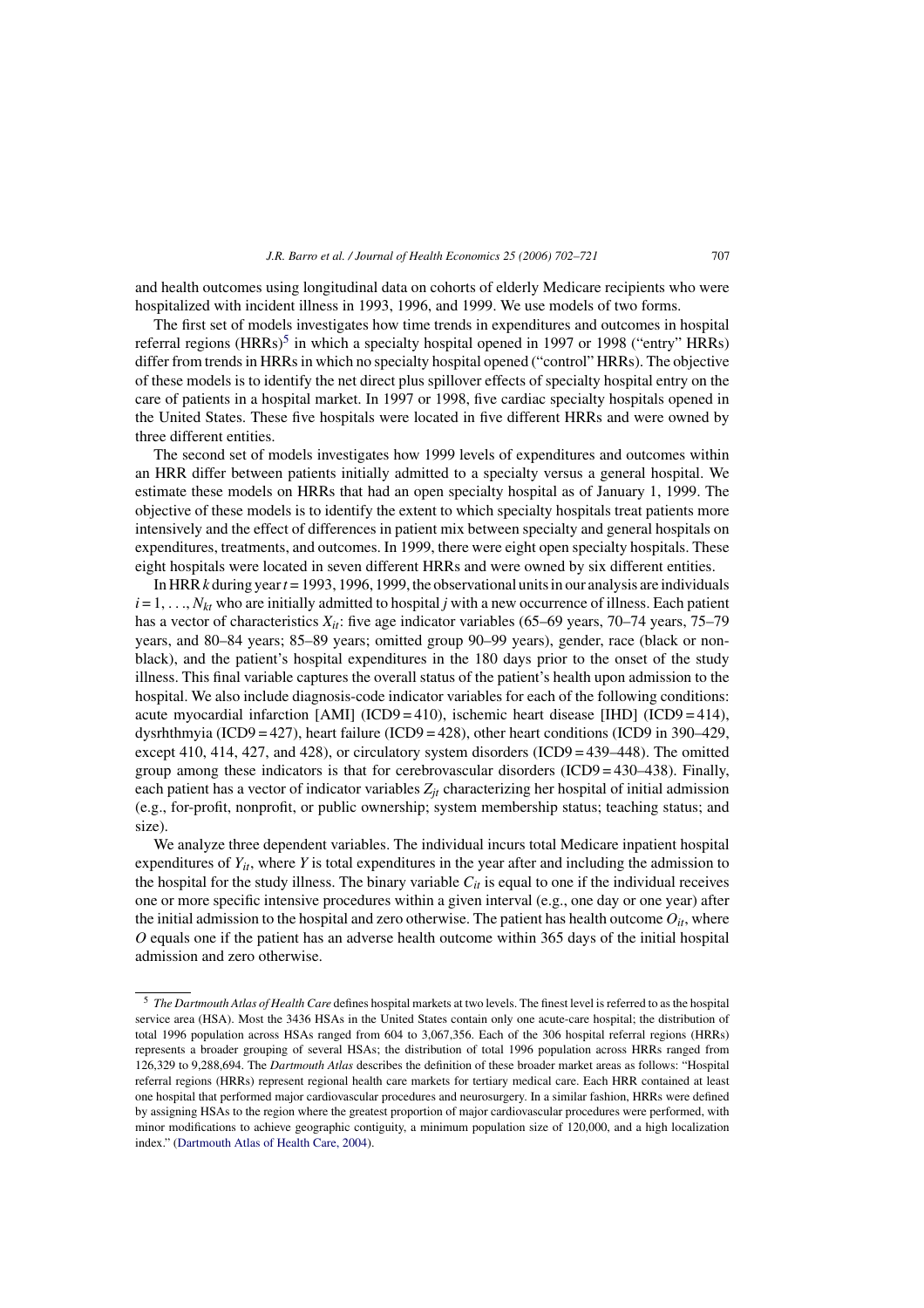<span id="page-6-0"></span>The first set of models is of the following form:

$$
C_{it}
$$
\n
$$
Y_{it} = \gamma_k + \alpha(y99_t) + \beta(entry_y99_{kt}) + X_{it}\phi + Z_{jt}\delta + \varepsilon_{it}
$$
\n
$$
O_{it}
$$
\n
$$
C_{it}
$$
\n
$$
Y_{it} = \gamma_k + \alpha_1(y99_t) + \alpha_2(trend_t) + \alpha_3(entry\_trend_{kt}) + \beta(entry_y99_{kt}) + X_{it}\phi + Z_{jt}\delta + \varepsilon_{it}
$$
\n
$$
O_{it}
$$
\n
$$
(1a)
$$

where *y99t* equals one if the year is 1999 and zero otherwise; and *γ<sup>k</sup>* is an HRR fixed-effect. The interaction *entry 99<sub>kt</sub>*, equals one if HRR  $k$  is one of the five HRRs that experienced entry by a specialty hospital and the year is 1999 and is otherwise equal to zero. The variable *trend<sub>t</sub>* equals zero if the year is 1993 and assumes a value of one or two if the year is 1996 or 1999, respectively. The interaction term, *entry trend<sub>kt</sub>*, equals one if HRR  $k$  experienced specialty hospital entry and the year is 1996; two if HRR *k* experienced specialty hospital entry and the year is 1999; and zero otherwise. Finally,  $\varepsilon_{it}$  is an error term, where  $E(\varepsilon_{it}|...)=0$ . Eq. (1) is estimated using data for 1996 and 1999 and is again estimated using data for 1993 and 1999 to examine the impact of the selected base year on our results. Eq. (1a) is estimated using data for 1993, 1996, and 1999.

The coefficient of interest in these models is *β*. In (1), *β* represents the difference in 1996–1999 growth in outcomes between those HRRs that did and did not experience specialty hospital entry. In (1a), *β* represents the difference in 1996–1999 growth in outcomes in HRRs that did and did not experience specialty hospital entry, over and above the constant growth trend for the 1993–1999 period. Put another way, model (1a) controls for preexisting differences in growth rates for entry HRRs in estimating the effect of specialty hospital entry.

The second set of models is of the following form:

$$
C_{it}
$$
  
\n
$$
Y_{it} = \alpha + \gamma_k + \beta(specialty \cdot \text{hosp}_{jt}) + X_{it}\phi + Z_{jt}\delta + \varepsilon_{it}
$$
\n
$$
O_{it}
$$
\n(2)

where *specialty hospjt* equals one if hospital *j* was one of the eight specialty hospitals open in 1999 and zero otherwise. In (2), *β* represents the difference in 1999 levels of outcomes for patients initially admitted to a specialty versus a general hospital.

# **4. Data and methods**

We analyze patients with a new occurrence of cardiovascular illness in 1993, 1996, and 1999.<sup>6</sup> We identified cardiac specialty hospitals (and HRRs that experienced specialty hospital entry) through a search of the trade press. We included both free-standing cardiac hospitals and cardiac

<sup>6</sup> We define cardiovascular illness as ICD9 codes 390–448, except 456, 459 and V43.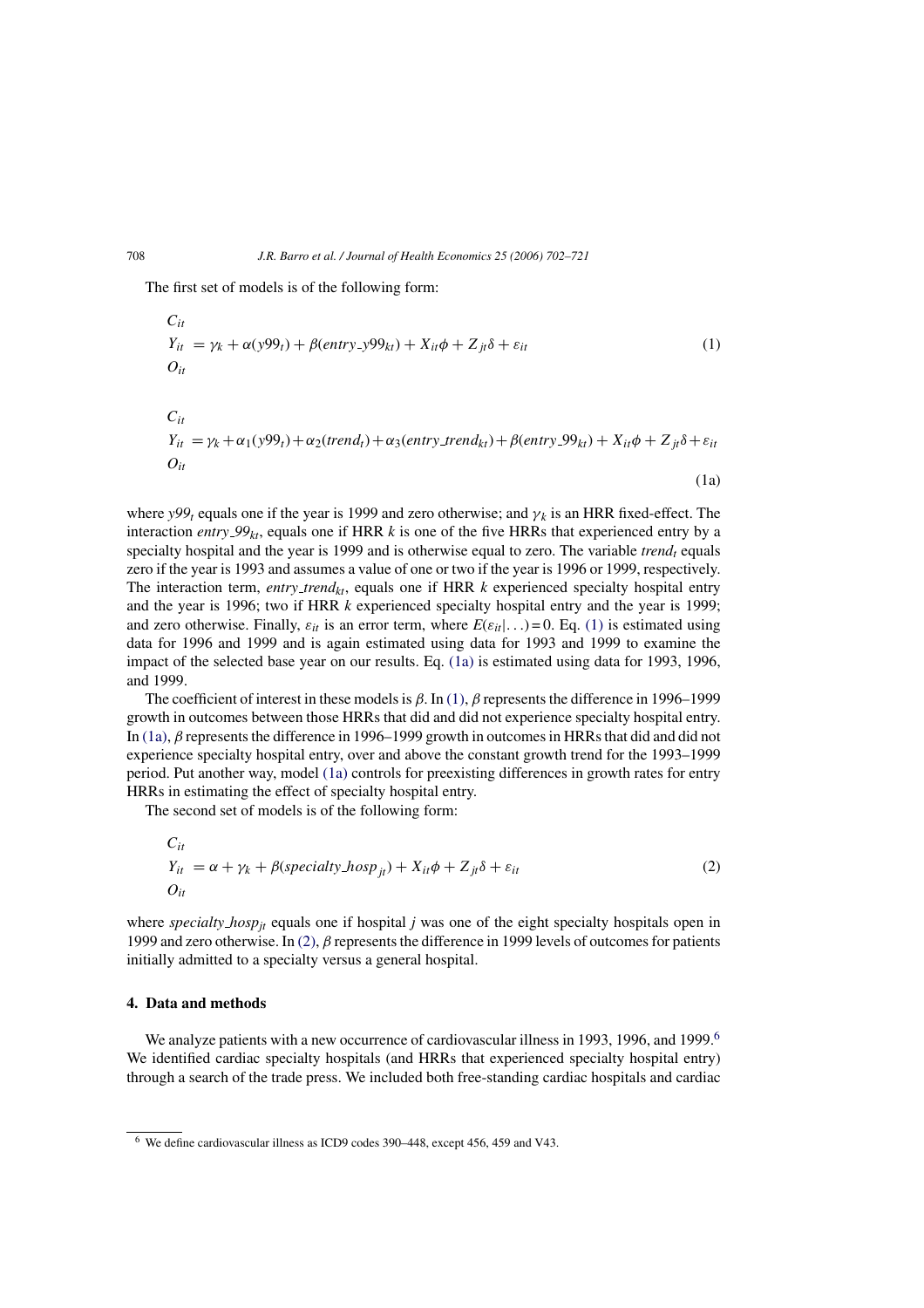hospitals-within-a-hospital.<sup>7</sup> This broad inclusion rule should, if anything, bias our results against finding a difference between specialty and general hospitals. As described above, our search yielded five specialty hospitals that opened in 1997 or 1998, and eight specialty hospitals that were open as of January 1999. We define a patient as having had a new occurrence of illness in a given year if that patient was admitted in 1993, 1996, or 1999 with a diagnosis of cardiovascular illness without having been admitted with cardiovascular illness in the previous six months. Additionally, we exclude patients admitted to the hospital between January and June 1996 (because six months of claims data required to ensure the absence of prior admissions were not available for these individuals), patients who were in HMOs (because claims data is not available for Medicare HMO patients during our study period), patients suffering from end-stage renal disease, and non-elderly patients.

We use data from three principal sources in our analysis. First, we use the 20% Medicare Provider Analysis and Review (MEDPAR) file (for 1993) and the 100% MEDPAR file (for 1996 and 1999) to construct total Medicare payments (including patients' deductibles and copayments) in the year after initial admission for a new occurrence of illness. Expenditures include all inpatient plus outpatient hospital reimbursements (including copayments and deductibles not paid by Medicare) from insurance claims for all hospitalizations in the year following each patient's initial admission.<sup>8</sup>

The diagnostic procedure used to assess artery status is cardiac catheterization or angiography (CATH), which may be followed by either coronary artery bypass graft surgery (CABG) or percutaneous transluminal coronary angioplasty (PTCA) to "revascularize," or remove blockages, detected by CATH. We construct indicator variables denoting whether each patient received each of these three intensive procedures in the day and the year after the onset of illness. We also tabulate each patient's expenditures on acute hospital care in the 180 days prior to admission for his study illness, as a measure of individual health status on entry to the study cohort. We measure the occurrence of complications with a variable indicating whether the patient was readmitted within one year with a subsequent episode of AMI or heart failure.<sup>9</sup> Data on patient demographics were obtained from the Health Care Financing Administration's HISKEW enrollment files, with death dates based on death reports validated by the Social Security Administration. We used these death dates to create an indicator variable for one-year mortality.

Our second principal data source is comprehensive information on U.S. hospital characteristics provided by the annual [American Hospital Association \(AHA\)](#page-18-0) Survey. We restrict our sample to nonfederal, nonrural hospitals that ever reported providing general or surgical services. From the survey we obtain information on hospital ownership type, size, teaching status, system membership, and other characteristics that might affect the incentives of the hospital and its managers. We classify hospitals into three ownership categories (nonprofit, for-profit, and public (the omitted group)) and two size categories (small (<100 beds) and large (the omitted group)). We classify

<sup>7</sup> Hospitals-within-a-hospital are specialty hospitals that are physically located on the campus of a general hospital but are separately licensed and certified. They generally have independent facilities such as operating rooms, physical therapy suites, and pharmacies.

<sup>8</sup> Because Medicare's diagnosis-related group (DRG) payment system for hospitals in theory compensates hospitals on a fixed-price basis per admission for treatment, hospital expenditures might appear to be a poor measure of the resources devoted to a course of care. However, this proposition is not true in practice. The intensity of treatment of most health problems varies enormously, and the DRG system contains important elements of cost sharing (e.g., [McClellan, 1997\).](#page-18-0)

<sup>9</sup> We exclude readmissions within 30 days, which may represent a continuation of the initial course of treatment.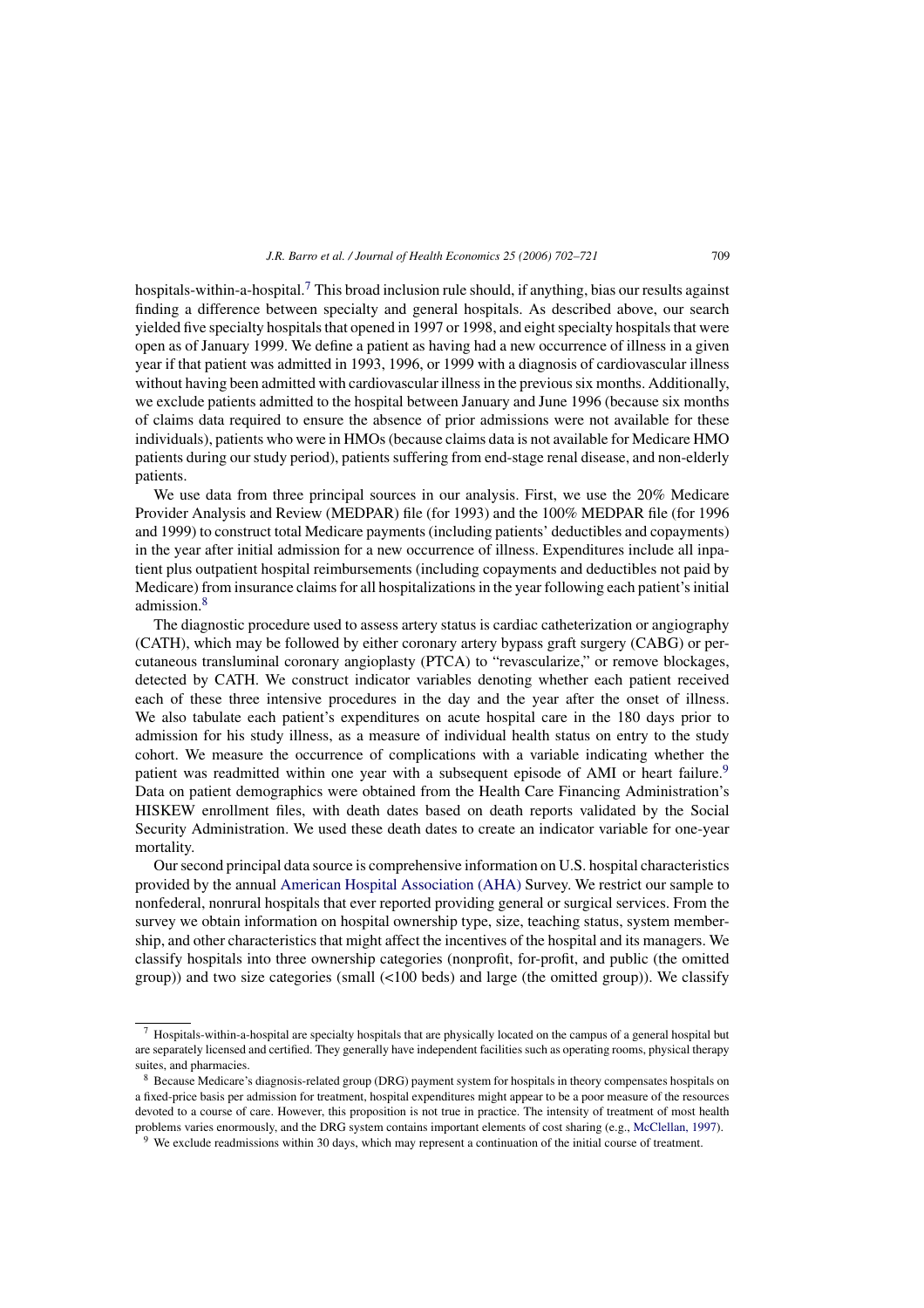hospitals as teaching hospitals if they report at least twenty full-time residents. We also represent whether the hospital is a member of a multi-hospital system with an indicator reflecting system membership (see [Madison \(2001\)](#page-18-0) for details on the construction of our system variable). Data on hospital characteristics are matched to individual patients based on the hospital to which the patient was initially admitted. Our third data source is *The Dartmouth Atlas of Health Care*, from which we obtained comprehensive information on the characteristics of HRRs in 1995–1996, including population; the number of Medicare enrollees; the number of acute care beds per 1000 residents; hospital employees per 1000 residents; number of registered nurses, total, primary care, and specialist physicians per 1000 residents; and price-adjusted Medicare reimbursements per enrollee for all non-capitated, inpatient hospital, professional and laboratory, outpatient, and home health services.

We estimate Eqs. [\(1\)](#page-6-0) and [\(1a\)](#page-6-0) using OLS on two samples of individuals. We report heteroscedasticity-consistent standard errors that allow for clustering at the HRR level. First, we estimate the equations using as a control group only patients from a matched set of control HRRs that are similar to our entry HRRs in terms of their observable characteristics. To construct this set of control HRRs, we estimate a probit model that had as its unit of observation an HRR. The dependent variable equals one if the HRR was one of the five HRRs in our study that experienced entry by a cardiac specialty hospital in 1997 or 1998 and zero otherwise. The independent variables are from *The Dartmouth Atlas of Health Care*. <sup>10</sup> With the parameter estimates from this model, we calculate a predicted probability of specialty hospital entry for each HRR, and include in the set of matched control HRRs every HRR with a predicted probability of entry that is within 15 percentage points (either above or below) of the entry HRRs' predicted probabilities. This yields a total of 20 control HRRs.

Second, we estimate the equations using a broader control group consisting of all HRRs in which no specialty hospital entered. In both samples, we weight patients hospitalized in 1996 twice as much as those hospitalized in 1999, because our sample only includes patients hospitalized from July 1–December 31, 1996, but includes patients hospitalized from January 1–December 31, 1999.<sup>11</sup> We weight patients hospitalized in 1993 five times as much as those hospitalized in 1999, because our 1993 sample is a 20% random sample of Medicare beneficiaries from the full calendar year.

[Table 1](#page-9-0) presents descriptive statistics for patients from entry HRRs, patients from matched HRRs without specialty hospital entry (matched control HRRs), and patients from all HRRs without specialty hospital entry (all control HRRs). The first row of [Table 1](#page-9-0) shows some important differences between entry and control HRRs. First, entry HRRs start the entry period in 1996 with a higher level of one-year hospital expenditures than control HRRs (\$20,603 versus \$18,783–\$19,734, depending on control group). Second, entry HRRs have faster pre-entry hospital expenditure growth (i.e., during 1993–1996) than do control HRRs over the same period (17.4% versus 15.3% or 15.4%, depending on control group). Third, entry HRRs have slower post-entry expenditure growth (i.e., during 1996–1999) than do control HRRs over the same period (−4.9% versus −0.2% or −1.7%, depending on control group).

In addition, entry HRRs have a slightly greater proportion of discretionary cardiac admissions than other HRRs, both prior to entry and throughout the study period. Under the assumption

<sup>10</sup> The results of this probit are in [Appendix A,](#page-17-0) [Table A1.](#page-17-0)

<sup>&</sup>lt;sup>11</sup> Because 100% sample Medicare claims are not available before 1996, we could not obtain an expenditure history for patients admitted in the first months of that year. We limited the cohort to patients hospitalized on July 1, 1996 or later in order to obtain 180 days of expenditure history.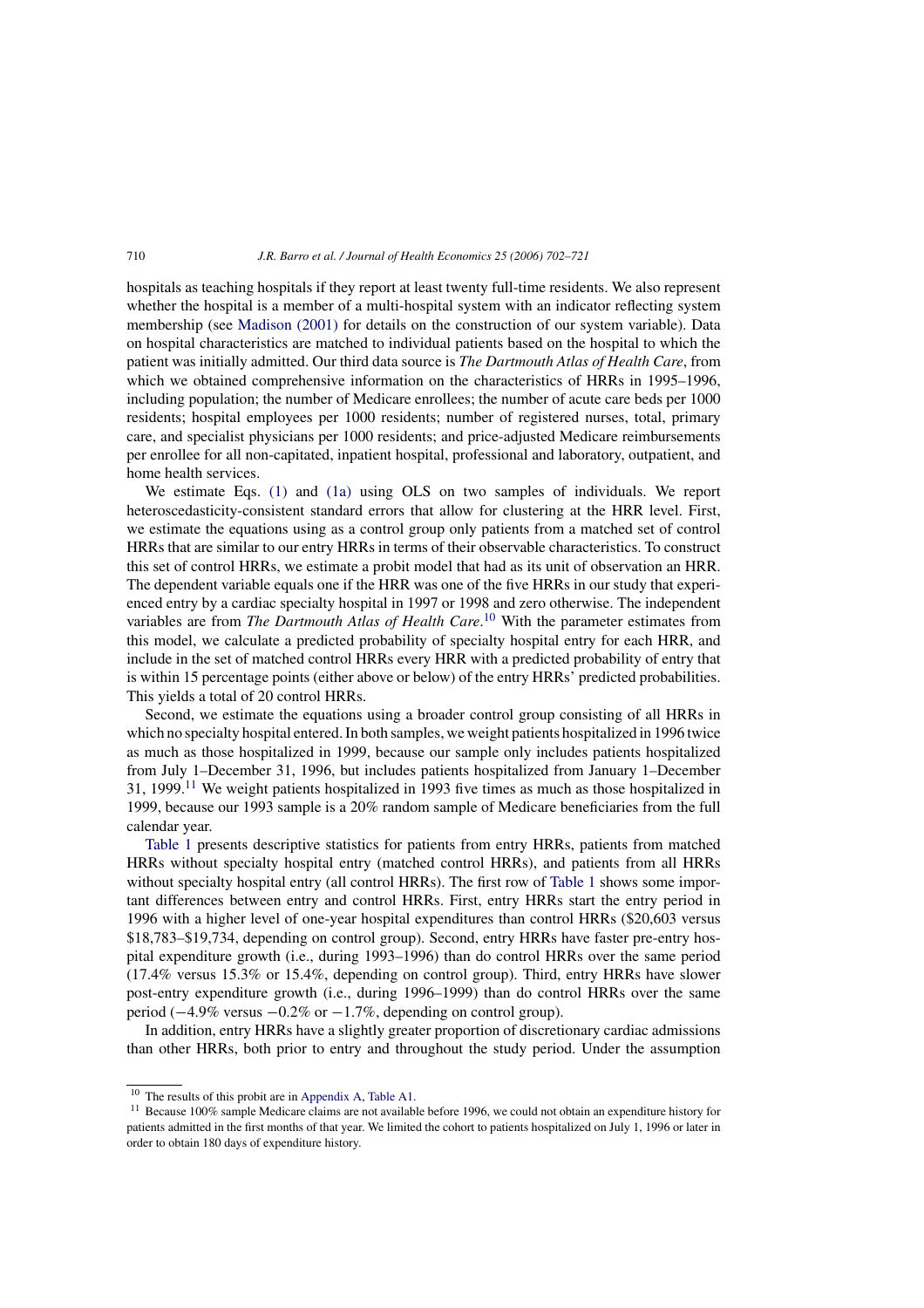#### <span id="page-9-0"></span>Table 1

Average treatment intensity, health outcomes, and patient characteristics in HRRs with and without specialty hospital entry between 1996 and 1999

|                                                   | HRRs with specialty hospital entry |             |             |                                             | All US without specialty hospital entry     |             |             |             | Matched HRRs Without Specialty Hospital Entry |                                              |              |              |              |                                              |                                              |
|---------------------------------------------------|------------------------------------|-------------|-------------|---------------------------------------------|---------------------------------------------|-------------|-------------|-------------|-----------------------------------------------|----------------------------------------------|--------------|--------------|--------------|----------------------------------------------|----------------------------------------------|
|                                                   | 1993<br>(1)                        | 1996<br>(2) | 1999<br>(3) | Percent<br>change<br>$(1993 - 1996)$<br>(4) | Percent<br>change<br>$(1996 - 1999)$<br>(5) | 1993<br>(6) | 1996<br>(7) | 1999<br>(8) | Percent<br>change<br>$(1993 - 1996)$<br>(9)   | Percent<br>change<br>$(1996 - 1999)$<br>(10) | 1993<br>(11) | 1996<br>(12) | 1999<br>(13) | Percent<br>change<br>$(1993 - 1996)$<br>(14) | Percent<br>change<br>$(1996 - 1999)$<br>(15) |
| Measures of treatment intensity                   |                                    |             |             |                                             |                                             |             |             |             |                                               |                                              |              |              |              |                                              |                                              |
| 1-year hospital expendi- 17,549<br>tures (1999\$) |                                    | 20,603      | 19,595      | 17.4                                        | $-4.9$                                      | 16,292      | 18,783      | 18,750      | 15.3                                          | $-0.2$                                       | 17,101       | 19,734       | 19,406       | 15.4                                         | $-1.7$                                       |
| 1-day CATH                                        | 0.0781                             | 0.1048      | 0.1207      | 2.7                                         | 1.6                                         | 0.0738      | 0.1000      | 0.1205      | 2.6                                           | 2.1                                          | 0.0631       | 0.0901       | 0.1063       | 2.7                                          | 1.6                                          |
| 365-day CATH                                      | 0.2116                             | 0.2412      | 0.2533      | 3.0                                         | 1.2                                         | 0.2157      | 0.2428      | 0.2601      | 2.7                                           | 1.7                                          | 0.2097       | 0.2369       | 0.2522       | 2.7                                          | 1.5                                          |
| 1-day PTCA                                        | 0.0190                             | 0.0359      | 0.0524      | 1.7                                         | 1.7                                         | 0.0253      | 0.0419      | 0.0592      | 1.7                                           | 1.7                                          | 0.0242       | 0.0417       | 0.0548       | 1.8                                          | 1.3                                          |
| 365-day PTCA                                      | 0.0596                             | 0.0826      | 0.1036      | 2.3                                         | 2.1                                         | 0.0692      | 0.0912      | 0.1116      | 2.2                                           | 2.0                                          | 0.0679       | 0.0917       | 0.1094       | 2.4                                          | 1.8                                          |
| 1-day CABG                                        | 0.0138                             | 0.0256      | 0.0256      | 1.2                                         | 0.0                                         | 0.0193      | 0.0289      | 0.0303      | 1.0                                           | 0.1                                          | 0.0175       | 0.0262       | 0.0267       | 0.9                                          | 0.1                                          |
| 365-day CABG                                      | 0.0708                             | 0.0867      | 0.0792      | 1.6                                         | $-0.7$                                      | 0.0780      | 0.0902      | 0.0856      | 1.2                                           | $-0.5$                                       | 0.0725       | 0.0823       | 0.0776       | 1.0                                          | $-0.5$                                       |
| Measures of health outcomes                       |                                    |             |             |                                             |                                             |             |             |             |                                               |                                              |              |              |              |                                              |                                              |
| 365-day mortality                                 | 0.2205                             | 0.2341      | 0.2348      | 1.4                                         | 0.1                                         | 0.2318      | 0.2311      | 0.2295      | $-0.1$                                        | $-0.2$                                       | 0.2326       | 0.2335       | 0.2350       | 0.1                                          | 0.1                                          |
| 365-day CHF readmission                           | 0.0974                             | 0.0945      | 0.0966      | $-0.3$                                      | 0.2                                         | 0.0895      | 0.0888      | 0.0886      | $-0.1$                                        | 0.0                                          | 0.0970       | 0.0995       | 0.1013       | 0.3                                          | 0.2                                          |
| 365-day AMI readmission                           | 0.0238                             | 0.0229      | 0.0242      | $-0.1$                                      | 0.1                                         | 0.0249      | 0.0252      | 0.0271      | 0.0                                           | 0.2                                          | 0.0260       | 0.0264       | 0.0288       | 0.0                                          | 0.2                                          |
| Patient characteristics                           |                                    |             |             |                                             |                                             |             |             |             |                                               |                                              |              |              |              |                                              |                                              |
| Age                                               | 77.29                              | 77.79       | 78.35       | 0.6                                         | 0.7                                         | 77.09       | 77.48       | 77.95       | 0.5                                           | 0.6                                          | 77.21        | 77.77        | 78.29        | 0.7                                          | 0.7                                          |
| Percent female                                    | 0.5532                             | 0.5573      | 0.5618      | 0.4                                         | 0.4                                         | 0.5431      | 0.5459      | 0.5473      | 0.3                                           | 0.1                                          | 0.5520       | 0.5636       | 0.5631       | 1.2                                          | 0.0                                          |
| Percent black                                     | 0.1126                             | 0.1055      | 0.1026      | $-0.7$                                      | $-0.3$                                      | 0.0798      | 0.0780      | 0.0790      | $-0.2$                                        | 0.1                                          | 0.0852       | 0.0888       | 0.0898       | 0.4                                          | 0.1                                          |
| 180-day prior<br>hospital<br>expenditure (1999\$) | 1,665                              | 1,931       | 2,006       | 16.0                                        | 3.9                                         | 1,439       | 1,651       | 1,752       | 14.7                                          | 6.1                                          | 1,634        | 1,927        | 1,992        | 17.9                                         | 3.4                                          |
| Diagnosis of AMI                                  | 0.1175                             | 0.1094      | 0.1076      | $-0.8$                                      | $-0.2$                                      | 0.1265      | 0.1219      | 0.1238      | $-0.5$                                        | 0.2                                          | 0.1215       | 0.1191       | 0.1188       | $-0.2$                                       | 0.0                                          |
| Diagnosis of IHD                                  | 0.2054                             | 0.2019      | 0.1944      | $-0.4$                                      | $-0.8$                                      | 0.2050      | 0.2047      | 0.1986      | 0.0                                           | $-0.6$                                       | 0.2048       | 0.2054       | 0.1941       | 0.1                                          | $-1.1$                                       |
| Diagnosis of dysrythmia                           | 0.1238                             | 0.1230      | 0.1383      | $-0.1$                                      | 1.5                                         | 0.1138      | 0.1154      | 0.1260      | 0.2                                           | 1.1                                          | 0.1103       | 0.1133       | 0.1251       | 0.3                                          | 1.2                                          |
| Diagnosis of heart failure                        | 0.1951                             | 0.1826      | 0.1834      | $-1.3$                                      | 0.1                                         | 0.1939      | 0.1758      | 0.1810      | $-1.8$                                        | 0.5                                          | 0.2078       | 0.1854       | 0.1934       | $-2.2$                                       | 0.8                                          |
| Diagnosis of other heart<br>condition             | 0.0654                             | 0.0718      | 0.0780      | 0.6                                         | 0.6                                         | 0.0709      | 0.0728      | 0.0767      | 0.2                                           | 0.4                                          | 0.0679       | 0.0719       | 0.0787       | 0.4                                          | 0.7                                          |
| Diagnosis of circulatory sys<br>cond              | 0.0594                             | 0.0611      | 0.0623      | 0.2                                         | 0.1                                         | 0.0565      | 0.0614      | 0.0604      | 0.5                                           | $-0.1$                                       | 0.0564       | 0.0585       | 0.0569       | 0.2                                          | $-0.2$                                       |
| Diagnosis of cerebrovascu-<br>lar                 | 0.2335                             | 0.2502      | 0.2360      | 1.7                                         | $-1.4$                                      | 0.2334      | 0.2481      | 0.2335      | 1.5                                           | $-1.5$                                       | 0.2312       | 0.2465       | 0.2330       | 1.5                                          | $-1.4$                                       |
| Number of observations                            | 11,843                             | 28,170      | 55,109      |                                             |                                             | 311,453     | 816,390     | 1,697,166   |                                               |                                              | 29,369       | 73,812       | 145,964      |                                              |                                              |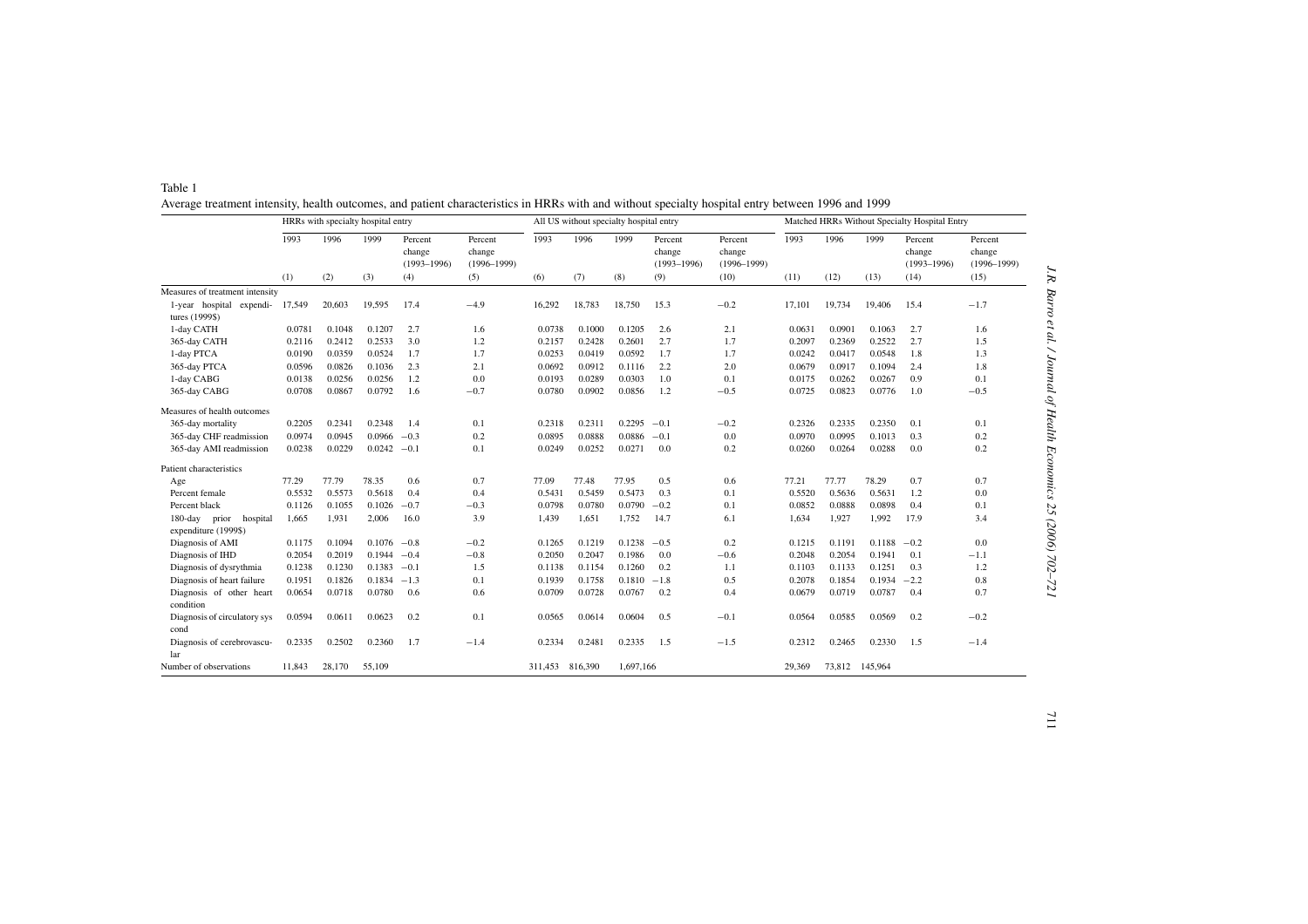<span id="page-10-0"></span>that AMI is the only illness we analyze for which admission is entirely nondiscretionary, entry HRRs had approximately one percentage point fewer nondiscretionary admissions than control HRRs. In entry HRRs in 1993, 11.8% of patients were admitted with a diagnosis of AMI; in all control HRRs, the comparable figure is  $12.7\%$ .<sup>12</sup> Finally, entry HRRs have slightly lower pre-entry mortality than control HRRs. In 1993, one-year mortality for entry HRRs was 22.1%; by comparison, one-year mortality in all control HRRs was 23.2%. Otherwise, there is little systematic evidence of differences between entry and control HRRs.

# **5. Results**

[Table 2](#page-11-0) presents estimates of *β* from Eqs. [\(1\)](#page-6-0) and [\(1a\), t](#page-6-0)he effect of specialty hospital entry on treatments and health outcomes for all patients in entry HRRs. Each number in the table represents a separate regression coefficient from a model with a different dependent variable, specification, or control group. The first three columns present estimates from Eqs. [\(1\)](#page-6-0) and [\(1a\)](#page-6-0) using the matched control sample; the second three columns present estimates using the all control sample. The first and fourth columns present estimates from Eq. [\(1\)](#page-6-0) using 1996 as the base year; the second and fifth columns present estimates from Eq. [\(1\)](#page-6-0) using 1993 as the base year; and the third and sixth columns present estimates from Eq. [\(1a\)](#page-6-0) using all three years.

The first row confirms the basic finding from [Table 1:](#page-9-0) patients from entry HRRs experienced statistically significantly slower growth in their hospital expenditures than patients from control HRRs during the 1996–1999 period. Based on the models in Columns 1 and 4, hospital expenditures for patients from entry HRRs grew by \$524–\$763 less (depending on specification) than did patients from control HRRs. Relative to a base of \$18,750 (1999 all-control average expenditures), this amounts to 2.8–4.1% slower growth.<sup>13</sup>

Differences in health outcomes in entry versus control HRRs are generally small and statistically insignificant.<sup>14</sup> Differences in rates of mortality and readmission with AMI are 0.2 percentage points or less and statistically insignificant. There is evidence of a statistically greater rate of readmission for heart failure of approximately 0.3 percentage points. However, because admission for heart failure is at least partially discretionary, this may represent a combination of differences in outcomes and differences in treatment patterns conditional on outcome. In any event, specialty hospital entry improves efficiency as long as the value of a year without readmission for cardiac complications is less than \$218,000 (\$218,000 = \$763 expenditure reduction from entry/0.0035 CHF readmission increase).

Over a longer time period, however, estimates of the consequences of specialty hospitals crucially depend on assumptions about what would have happened in entry HRRs in the absence of specialty hospital entry. Columns 2 and 4 use a base year of 1993 and assume that the *levels* of expenditures and outcomes in 1993 would have remained the same in entry HRRs in the absence of entry. Columns 3 and 6 use a base year of 1993 but assume that 1993–1996 *trends* in expenditures and outcomes would have remained the same.

<sup>&</sup>lt;sup>12</sup> Classifying only IHD admissions as discretionary does not change this conclusion. Entry HRRs had 1.77 times as many IHD as AMI admissions in 1993 (=0.2050/0.1160); by comparison, all control HRRs had 1.63 (=0.2036/0.1251) times as many.

<sup>&</sup>lt;sup>13</sup> Full results from these regression equations are presented in [Appendix A,](#page-17-0) [Table A2.](#page-17-0)

<sup>14</sup> Estimating these models as a probit rather than a linear probability model does not change this result. For example, the estimated marginal effect of specialty hospital entry on mortality at the sample average was 0.0979 (standard error 0.3012).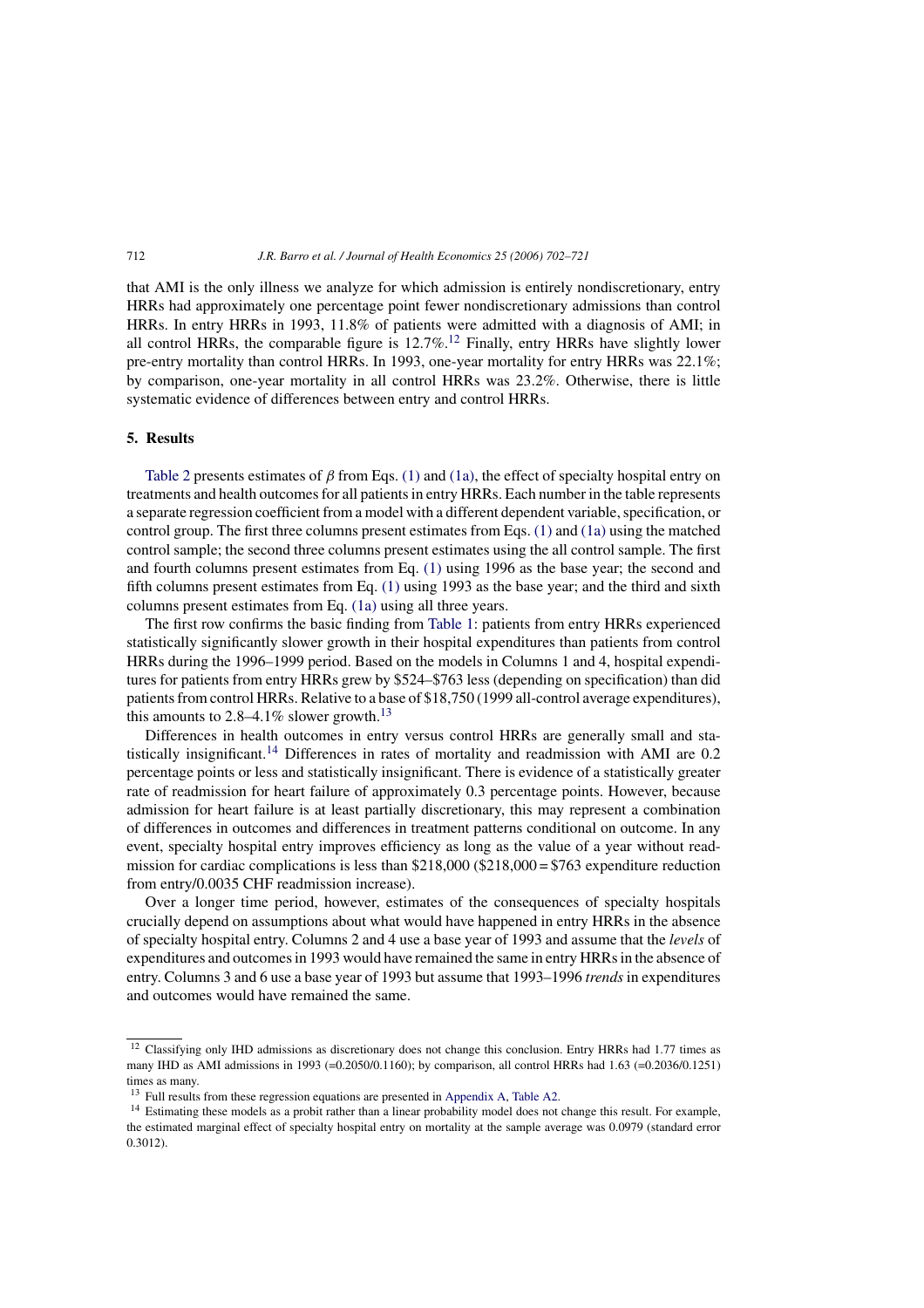<span id="page-11-0"></span>

|                                       | Matched control HRRs |                      |                                                                                                                                                | All control HRRs     |                     |                                                   |
|---------------------------------------|----------------------|----------------------|------------------------------------------------------------------------------------------------------------------------------------------------|----------------------|---------------------|---------------------------------------------------|
|                                       | 1996 and 1999 data   | 1993 and 1999 data   | 93, 96, and 99 data w/control<br>for linear trend                                                                                              | 1996 and 1999 data   | 1993 and 1999 data  | 93, 96, and 99 data w/control<br>for linear trend |
|                                       | (1)                  | (2)                  | (3)                                                                                                                                            | (4)                  | (5)                 | (6)                                               |
| Measures of treatment intensity       |                      |                      |                                                                                                                                                |                      |                     |                                                   |
| 1-year hospital expenditures          | $-524^*$ (306)       | 194 (468)            | $-1,277***$ (510)                                                                                                                              | $-763$ *** (246)     | 101(453)            | $-1,653***(405)$                                  |
| 1-day CATH                            | $-0.2122(0.3307)$    | $-0.0364(0.5739)$    | $-0.3131(0.6518)$                                                                                                                              | $-0.4447(0.2791)$    | $-0.1344(0.4597)$   | $-0.7531^*$ (0.4233)                              |
| 365-day CATH                          | $-0.4659(0.4439)$    | 0.0331(0.7182)       | $-0.8819(0.7894)$                                                                                                                              | $-0.3090(0.3572)$    | 0.3975(0.6030)      | $-0.9599*$ (0.5395)                               |
| 1-day PTCA                            | 0.2569(0.2445)       | 0.2879(0.5125)       | 0.2739(0.4561)                                                                                                                                 | $-0.0393(0.1679)$    | 0.0870(0.4809)      | $-0.1692(0.2875)$                                 |
| 365-day PTCA                          | 0.2622(0.4307)       | 0.3267(0.4980)       | 0.2784(0.7925)                                                                                                                                 | 0.1897(0.1653)       | 0.4872(0.4094)      | $-0.0663(0.5111)$                                 |
| 1-day CABG                            | $-0.1038(0.1529)$    | 0.2097(0.2529)       | $-0.3942(0.2592)$                                                                                                                              | $-0.1480^*$ (0.0871) | 0.0902(0.0851)      | $-0.3968$ <sup>**</sup> (0.1879)                  |
| 365-day CABG                          | $-0.3963(0.2589)$    | 0.3016(0.5723)       | $-0.9989**$ (0.4493)                                                                                                                           | $-0.2299(0.1475)$    | 0.2944(0.2789)      | $-0.7233***$ (0.2156)                             |
| Measures of health outcomes           |                      |                      |                                                                                                                                                |                      |                     |                                                   |
| 365-day mortality                     | $-0.0111(0.2413)$    | $1.1154**$ (0.4331)  | $-1.1425**$ (0.5227)                                                                                                                           | 0.1721(0.1398)       | $1.2652***(0.3435)$ | $-0.8912***(0.1807)$                              |
| 365-day CHF readmission               | 0.1862(0.1662)       | $-0.4885**$ (0.2234) | $0.8361**$ (0.3301)                                                                                                                            | $0.3471***(0.0879)$  | 0.0580(0.1998)      | $0.6337***$ $(0.2273)$                            |
| 365-day AMI readmission               | $-0.0846(0.1642)$    | $-0.2116(0.2229)$    | 0.0118(0.2218)                                                                                                                                 | $-0.0352(0.1321)$    | $-0.1403(0.1845)$   | 0.0817(0.1717)                                    |
| Number of observations                | 303,055              | 242,285              | 344,267                                                                                                                                        | 2,596,835            | 2,075,571           | 2,920,131                                         |
|                                       |                      |                      | Note: Standard errors in parentheses. Coefficients from models with discrete dependent variables multiplied by 100 for ease of interpretation. |                      |                     |                                                   |
| Significant at the 10% level.         |                      |                      |                                                                                                                                                |                      |                     |                                                   |
| $***$<br>Significant at the 5% level. |                      |                      |                                                                                                                                                |                      |                     |                                                   |
| ***<br>Significant at the 1% level.   |                      |                      |                                                                                                                                                |                      |                     |                                                   |
|                                       |                      |                      |                                                                                                                                                |                      |                     |                                                   |
|                                       |                      |                      |                                                                                                                                                |                      |                     |                                                   |
|                                       |                      |                      |                                                                                                                                                |                      |                     |                                                   |
|                                       |                      |                      |                                                                                                                                                |                      |                     |                                                   |
|                                       |                      |                      |                                                                                                                                                |                      |                     |                                                   |
|                                       |                      |                      |                                                                                                                                                |                      |                     |                                                   |
|                                       |                      |                      |                                                                                                                                                |                      |                     |                                                   |
|                                       |                      |                      |                                                                                                                                                |                      |                     |                                                   |
|                                       |                      |                      |                                                                                                                                                |                      |                     |                                                   |
|                                       |                      |                      |                                                                                                                                                |                      |                     |                                                   |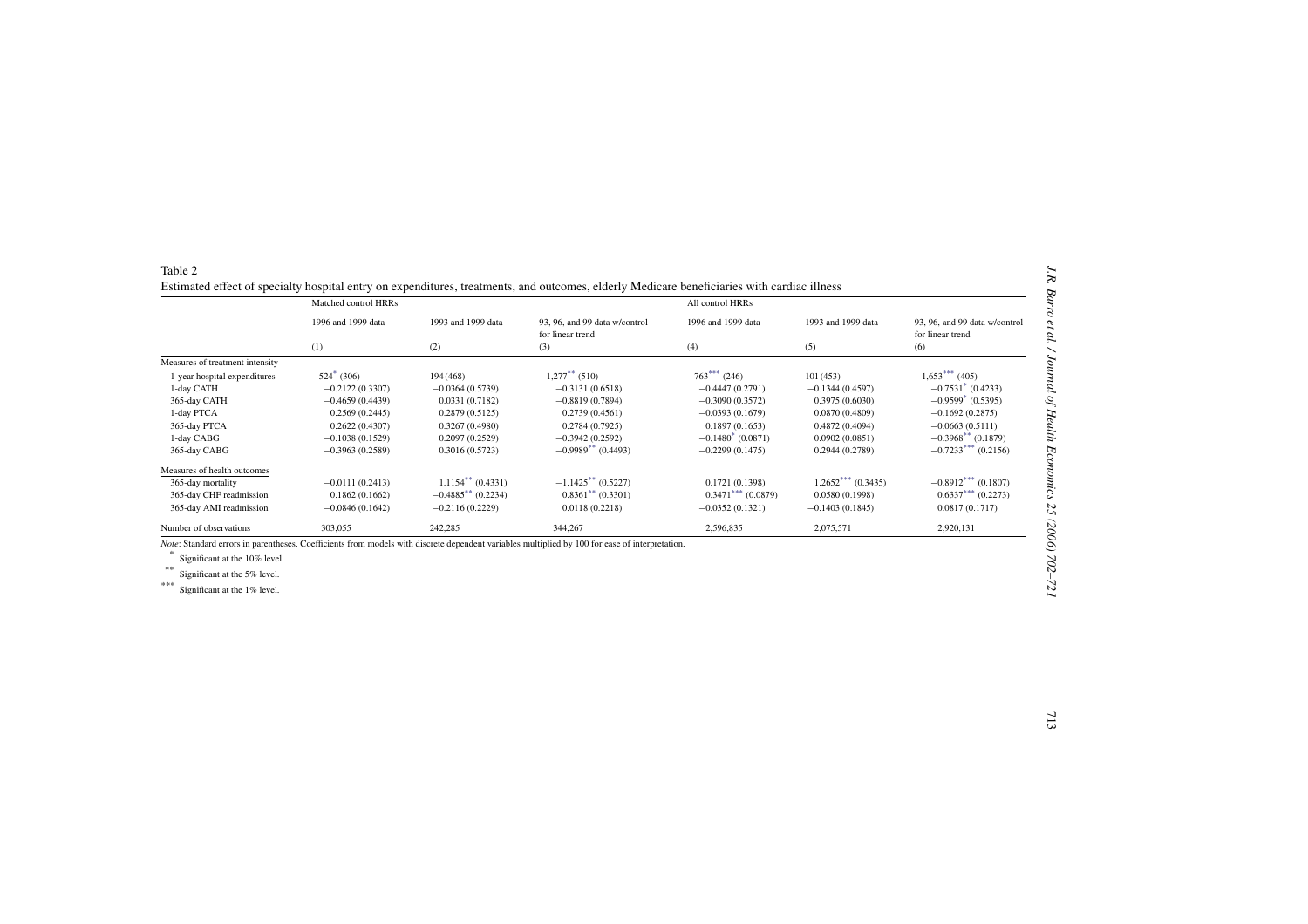Under the assumption that entry HRRs would have remained at their 1993 levels, specialty hospital entry does not significantly affect cost, but reduces quality of care. Patients in entry versus control HRRs have 1.1–1.3 percentage points greater one-year mortality post-entry than they do pre-entry, without consistent offsetting decreases in readmission for AMI or CHF. On a base of 22.5% 1996 all-control mortality [\(Table 1\),](#page-9-0) this amounts to a 4.9–5.8% increase. However, because 1996 is the most recent year immediately before the entry events in our sample, we believe that 1996 is the most appropriate base year, at least for models that assume that entry HRRs would have retained their levels in the absence of entry.

In contrast, under the assumption that entry HRRs would have retained their 1993–1996 *trend* in expenditures and outcomes in the absence of entry, specialty hospital entry leads to both a reduction in expenditures and a decrease in mortality. According to Columns 3 and 6, entry reduces expenditures by \$1277–\$1653 (depending on specification), or 6.8–8.8% (1277/18,750 to 1653/18,750) and mortality by 0.9–1.1 percentage points, or 4.0–4.9% (0.9/22.5 to 1.1/22.5). This reduction in mortality is generally accompanied by an increase in readmission with complications, however, indicating that the additional survivors have worse overall cardiac health.

The estimated expenditure consequences of specialty hospital entry are not driven by any obviously spurious factors. They are not driven by any particular HRR. Unpublished estimates of the effect of specialty hospital entry by HRR show that entry has a statistically significant negative expenditure effect in four of the five entry HRRs (the positive effect in the fifth HRR is small and statistically insignificant). Differential changes in Medicare reimbursement rates also do not explain observed expenditure effects. The most important geographic determinant of Medicare payments to acute-care PPS hospitals is the Medicare wage index (see [Hackbarth,](#page-18-0) [2002](#page-18-0) for discussion), which is constructed so that its average value nationwide is always one. The average Medicare wage index for entry HRRs was 1.016 in 1993, 1.011 in 1996 and 1.005 in 1999 (unpublished calculation based on Medicare wage indices by MSA weighted by the number of admissions from the MSA's analogous HRR in 1996).

Differences in trends in reported diagnosis mix and intensive procedure use also account for virtually none of the gap in expenditures between entry and control HRRs. Omitting controls for diagnosis mix from the regression models underlying [Table 2](#page-11-0) results in an estimated expenditure effect of entry of −\$530 (with a standard error of 309) for the matched-control sample. Including controls for procedure use (365-day CATH, PTCA, and CABG indicator variables) in the regression models underlying [Table 2](#page-11-0) results in an estimated entry effect of −\$514 (with a standard error of 164) for this sample.

To investigate whether differential admissions practices account for the estimated differences in expenditures, we estimated  $\beta$  from Eqs. [\(1\)](#page-6-0) and [\(1a\)](#page-6-0) on a sample of AMI patients only; these estimates appear in [Table 3.](#page-13-0) In particular, because admissions for AMI are generally mandatory, any apparently cost-saving effect of specialty hospitals in [Table 2](#page-11-0) that was due to discretionary admission of healthier patients in entry HRRs would not appear in [Table 3.](#page-13-0) According to [Table 3,](#page-13-0) the estimated expenditure effects of entry among AMI patients are similar in magnitude to (although less precise than) the effects in the population of cardiac patients as a whole. Along these lines, the estimated outcome effects of entry among AMI patients are not statistically distinguishable from the effects in the population of cardiac patients as a whole.

[Table 4](#page-14-0) presents additional descriptive statistics and estimates of the effect of admission to a specialty hospital in 1999 on expenditures, intensive procedure use, and health outcomes. The results in this table are based only on patients from the eight HRRs with an open specialty hospital as of January 1, 1999. The first two columns of the table present the average values of treatment intensity, health outcomes, and patient characteristics for patients admitted to specialty and general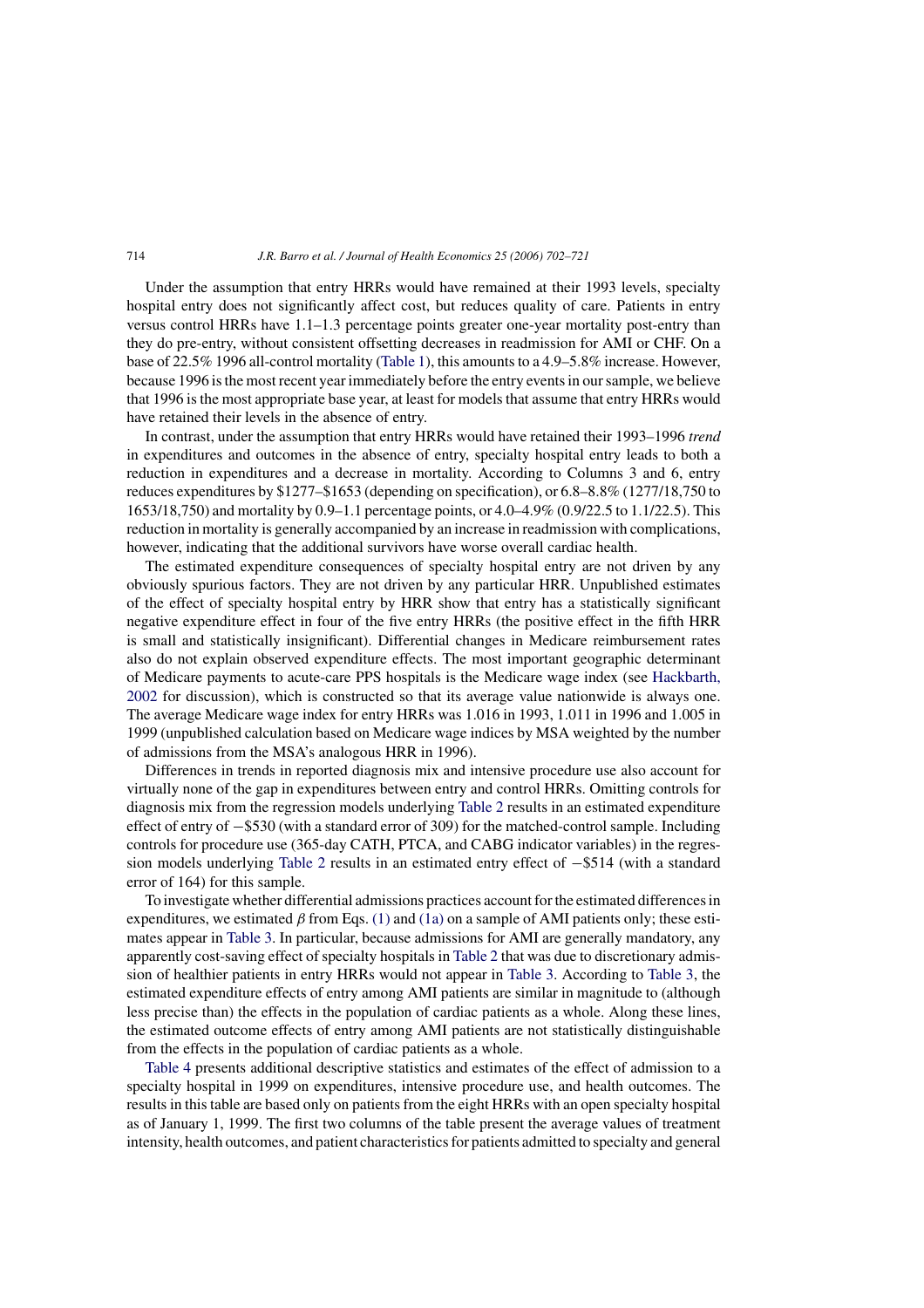| ֖֖ׅ֧֧֚֚֚֚֚֚֚֚֚֚֚֚֚֚֚֚֚֚֚֚֚֚֚֚֚֚֚֚֚֚֚֚֚֚֚֡֬֡֡֡֓֝֓                                                                                                                                                                                                                       |
|------------------------------------------------------------------------------------------------------------------------------------------------------------------------------------------------------------------------------------------------------------------------|
| ľ                                                                                                                                                                                                                                                                      |
|                                                                                                                                                                                                                                                                        |
|                                                                                                                                                                                                                                                                        |
|                                                                                                                                                                                                                                                                        |
|                                                                                                                                                                                                                                                                        |
|                                                                                                                                                                                                                                                                        |
| $\ldots$ be the control of the complete $\zeta$ of $\zeta$ and $\zeta$ and $\zeta$ and $\zeta$ and $\zeta$ and $\zeta$ and $\zeta$ and $\zeta$ and $\zeta$ and $\zeta$ and $\zeta$ and $\zeta$ and $\zeta$ and $\zeta$ and $\zeta$ and $\zeta$ and $\zeta$ and $\zeta$ |
|                                                                                                                                                                                                                                                                        |
|                                                                                                                                                                                                                                                                        |
| ו שט שט                                                                                                                                                                                                                                                                |
|                                                                                                                                                                                                                                                                        |

 $\epsilon$ 

#### <span id="page-13-0"></span>Table 3 Estimated effect of specialty hospital entry on expenditures, treatments, and outcomes, elderly Medicare beneficiaries with AMI, 1993–1999

|                                 | Matched control HRRs |                    |                                                   | All control HRRs             |                    |                                                   |  |
|---------------------------------|----------------------|--------------------|---------------------------------------------------|------------------------------|--------------------|---------------------------------------------------|--|
|                                 | 1996 and 1999 data   | 1993 and 1999 data | 93, 96, and 99 data<br>w/control for linear trend | 1996 and 1999 data           | 1993 and 1999 data | 93, 96, and 99 data<br>w/control for linear trend |  |
|                                 | (1)                  | (2)                | (3)                                               | (4)                          | (5)                | (6)                                               |  |
| Measures of treatment intensity |                      |                    |                                                   |                              |                    |                                                   |  |
| 1-year hospital expenditures    | $-499(597)$          | $-352(453)$        | $-654(1002)$                                      | $-1,011$ <sup>**</sup> (425) | $-312(334)$        | $-1,740^{\ast\ast}$ (778)                         |  |
| 1-day CATH                      | $-0.9145(0.7347)$    | $-0.2517(1.5993)$  | $-1.1682(1.8619)$                                 | $-0.3883(0.4796)$            | $-0.4041(0.9237)$  | $-0.3578(0.9898)$                                 |  |
| 365-day CATH                    | $-0.0444(0.9392)$    | $-2.1522(1.8258)$  | 2.2761 (1.8750)                                   | 0.4004(0.7723)               | $-1.9614(1.5364)$  | $3.0149**$ (1.5364)                               |  |
| 1-day PTCA                      | $-0.7978(0.6782)$    | 0.5121(1.4482)     | $-1.9482(1.7771)$                                 | $-0.8299*$ (0.4439)          | 0.3754(1.2249)     | $-1.9377(1.2723)$                                 |  |
| 365-day PTCA                    | 0.0641(1.2163)       | 0.6300(1.6317)     | $-0.5847(2.0259)$                                 | 0.3485(0.4694)               | 1.2341 (1.2996)    | $-0.6108(0.6049)$                                 |  |
| 1-day CABG                      | $-0.4943(0.4761)$    | $-0.0329(0.3810)$  | $-0.8939(0.8564)$                                 | $-0.5487(0.4258)$            | $-0.1755(0.2306)$  | $-0.9364(0.7884)$                                 |  |
| 365-day CABG                    | $-1.2821(1.2976)$    | $-1.8013(1.5610)$  | $-0.5246(1.5227)$                                 | $-0.6091(1.1101)$            | $-1.6780(1.1543)$  | 0.5337(1.2173)                                    |  |
| Measures of health outcomes     |                      |                    |                                                   |                              |                    |                                                   |  |
| 365-day mortality               | $-1.1014(1.1136)$    | 0.3320(1.9069)     | $-2.7772(2.0229)$                                 | $-0.5590(0.6589)$            | 1.2489 (1.6560)    | $-2.3911^*$ (1.3624)                              |  |
| 365-day CHF readmission         | $1.7659***(0.5150)$  | $-0.3871(0.6142)$  | $4.1933***$ $(1.1466)$                            | $1.0035***$ $(0.3541)$       | 0.1943(0.4223)     | $2.0285**$ (0.9172)                               |  |
| 365-day AMI readmission         | $1.1393^* (0.6790)$  | $-0.6965(0.8443)$  | $2.8770***(0.9254)$                               | 0.7667(0.5779)               | $-0.6149(0.6491)$  | $2.2103***(0.8157)$                               |  |
| Number of observations          | 35,143               | 28,230             | 40.104                                            | 318,669                      | 256,839            | 359,453                                           |  |

*Note*: Standard errors in parentheses. Coefficients from models with discrete dependent variables multiplied by 100 for ease of interpretation.

Significant at the 10% level.

\*\* Significant at the 5% level.

\*\*\* Significant at the 1% level.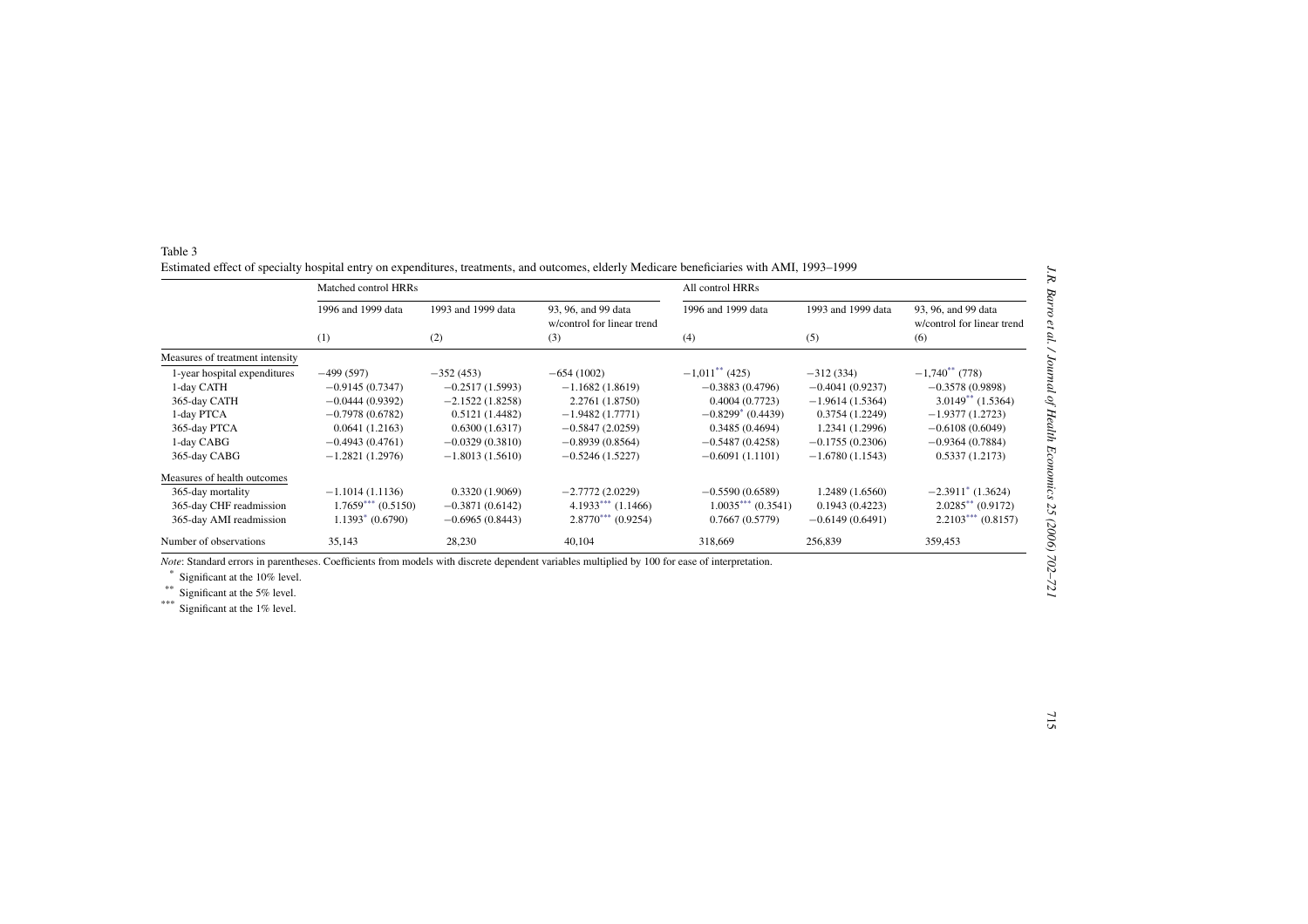<span id="page-14-0"></span>

|                                    | Speciality hospital<br>mean | General hosptial<br>mean | Raw difference<br>(specialty-general) | Effect of specialty hospital<br>(controlling for hospital and<br>patient characteristics) |
|------------------------------------|-----------------------------|--------------------------|---------------------------------------|-------------------------------------------------------------------------------------------|
|                                    | (1)                         | (2)                      | (3)                                   | (4)                                                                                       |
| Measures of treatment intensity    |                             |                          |                                       |                                                                                           |
| 1-year hospital expenditures       | 20,578                      | 20,095                   | 483                                   | 610(627)                                                                                  |
| 1-day CATH                         | 0.3201                      | 0.1009                   | 0.2192                                | $0.0996***$ (0.0283)                                                                      |
| 365-day CATH                       | 0.4681                      | 0.2390                   | 0.2291                                | $0.0733***$ $(0.0279)$                                                                    |
| 1-day PTCA                         | 0.1564                      | 0.0417                   | 0.1147                                | $0.0636**$ (0.0254)                                                                       |
| 365-day PTCA                       | 0.2206                      | 0.0938                   | 0.1268                                | $0.0549***$ $(0.0207)$                                                                    |
| 1-day CABG                         | 0.1027                      | 0.0201                   | 0.0826                                | $0.0574***$ $(0.0160)$                                                                    |
| 365-day CABG                       | 0.2064                      | 0.0704                   | 0.1360                                | $0.0784***$ $(0.0236)$                                                                    |
| Measures of health outcomes        |                             |                          |                                       |                                                                                           |
| 365-day mortality                  | 0.1403                      | 0.2387                   | $-0.0984$                             | $-0.0337**$ (0.0138)                                                                      |
| 365-day CHF readmission            | 0.0772                      | 0.0993                   | $-0.0221$                             | $-0.0020(0.0060)$                                                                         |
| 365-day AMI readmission            | 0.0206                      | 0.02060                  | $-0.0054$                             | $-0.0031(0.0025)$                                                                         |
| Patient characteristics            |                             |                          |                                       |                                                                                           |
| Age                                | 76.04                       | 78.53                    | $-2.49$                               |                                                                                           |
| Percent female                     | 0.4591                      | 0.5632                   | $-0.1041$                             |                                                                                           |
| Percent black                      | 0.0303                      | 0.0916                   | $-0.0613$                             |                                                                                           |
| 180-day prior hospital expenditure | 1,244                       | 2,077                    | $-833$                                |                                                                                           |
| Diagnosis of AMI                   | 0.0823                      | 0.1104                   | $-0.0281$                             |                                                                                           |
| Diagnosis of IHD                   | 0.4033                      | 0.1830                   | 0.2203                                |                                                                                           |
| Diagnosis of dysrythmia            | 0.1232                      | 0.1387                   | $-0.0155$                             |                                                                                           |
| Diagnosis of heart failure         | 0.0973                      | 0.1896                   | $-0.0923$                             |                                                                                           |
| Diagnosis of other heart condition | 0.0918                      | 0.0818                   | 0.0100                                |                                                                                           |
| Diagnosis of circulatory sys cond  | 0.0896                      | 0.0578                   | 0.0318                                |                                                                                           |
| Diagnosis of cerebrovascular       | 0.1124                      | 0.2388                   | $-0.1264$                             |                                                                                           |
| Number of observations             | 4,520                       | 75,000                   |                                       |                                                                                           |

*Note*: Standard errors in parentheses. Coefficients from models with discrete dependent variables multiplied by 100 for ease of interpretation.<br>\*\* Significant at the 5% level.

\*\*\* Significant at the 1% level.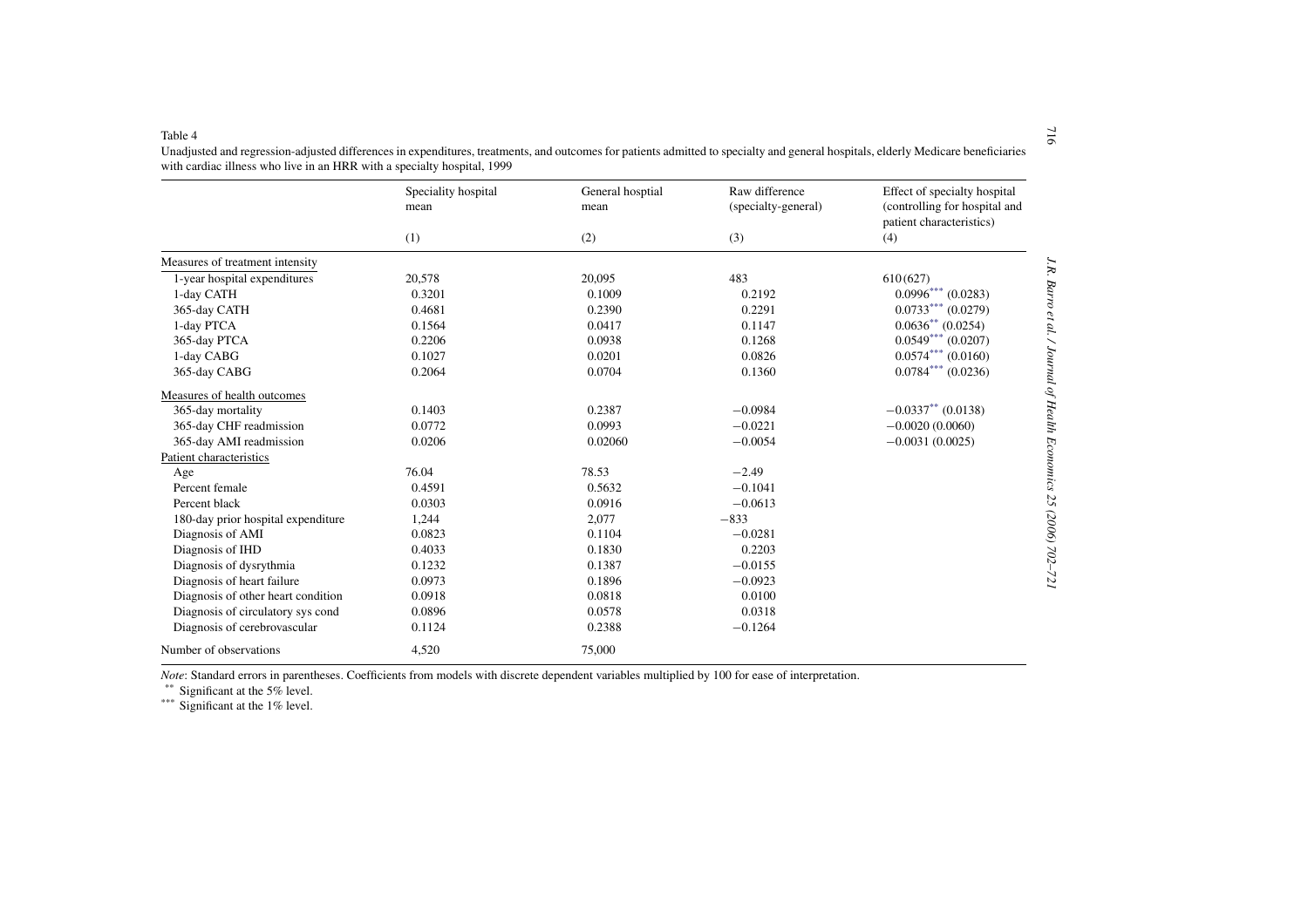<span id="page-15-0"></span>hospitals, respectively. The third column presents the raw difference between the specialty and general hospital populations, and the fourth contains regression estimates of  $\beta$  from Eq. [\(2\).](#page-6-0)

The descriptive statistics in [Table 4](#page-14-0) show that specialty hospitals account for a small but significant share of admissions  $(5.7\% = 4520/(75,000 + 4520))$  in HRRs where they operate. In addition, consistent with the findings in [Table 1,](#page-9-0) HRRs with a specialty hospital open in 1999 have higher average one-year cardiac expenditures than other HRRs. This figure—\$20,124  $(=20,578 \times 0.06 + 20,095 \times 0.94)$ —is even higher than the average for the five entry HRRs (\$19,595 [[Table 1, C](#page-9-0)olumn 3]).

There are substantial differences in the characteristics and outcomes of patients admitted to the two types of hospitals. Patients admitted to a specialty hospital are much more likely to receive an intensive cardiac procedure. They also have substantially better health outcomes. They are much less likely to die within one year (14% versus 23.9%), and have lower rates of cardiac complications. However, patients initially admitted to specialty versus general hospitals also have very different characteristics on admission. They are younger (by 2.5 years), are much less likely to be female or black, have much lower 180-day prior expenditures (\$1244 versus \$2077), and are much more likely to be admitted with a diagnosis of IHD (40.3% versus 18.3%), one of the lesssevere illnesses in our sample in terms of expected hospital expenditures. To investigate whether these differences in characteristics could be explained by differences in the diagnosis mix and the types of treatments provided at specialty hospitals, we ran regressions of age, gender, race, and 180-day prior expenditures on an indicator variable for specialty hospital admission and a set of 71 DRG indicator variables (DRGs are a function of diagnosis, severity, and type of treatment, and form the basis for a patient's Medicare reimbursement). These unpublished results show that even controlling for DRGs, patients admitted to specialty hospitals were significantly younger, healthier, and more likely to be white and male.

On net, these effects lead patients admitted to a specialty hospital to have raw one-year hospital expenditures that are \$483 higher than those for patients at general hospitals. Controlling for observable hospital and patient characteristics does not reduce the estimated magnitude of this effect;  $\beta$  is estimated to be \$610, though it is not significantly different from zero at conventional levels of significance. Controlling for observable characteristics does reduce differences in procedure rates and health outcomes between specialty and general hospitals by one-half to two-thirds, but eliminates none of them.

#### **6. Conclusion**

What are the effects of specialty hospitals on the costs and quality of care of Medicare beneficiaries? Advocates of these hospitals contend that their focused mission improves quality and lowers costs. Critics contend that these (predominantly for-profit) hospitals concentrate on providing profitable procedures and attracting relatively healthy patients—leaving (predominantly nonprofit) general hospitals with a less-remunerative, sicker patient population.

We find evidence in support of both of these hypotheses. Between 1996 and 1999, patients in HRRs with specialty-hospital entry experienced lower growth in expenditures than patients in control HRRs. This finding is robust to different specifications of the control group, and for AMI as well as other cardiac illnesses. The expenditure savings from entry is not driven by any particular HRR, by differential trends in Medicare reimbursement rates, or by changes in procedure or diagnosis mix. There is only weak evidence of differences in trends in health outcomes in entry versus control HRRs.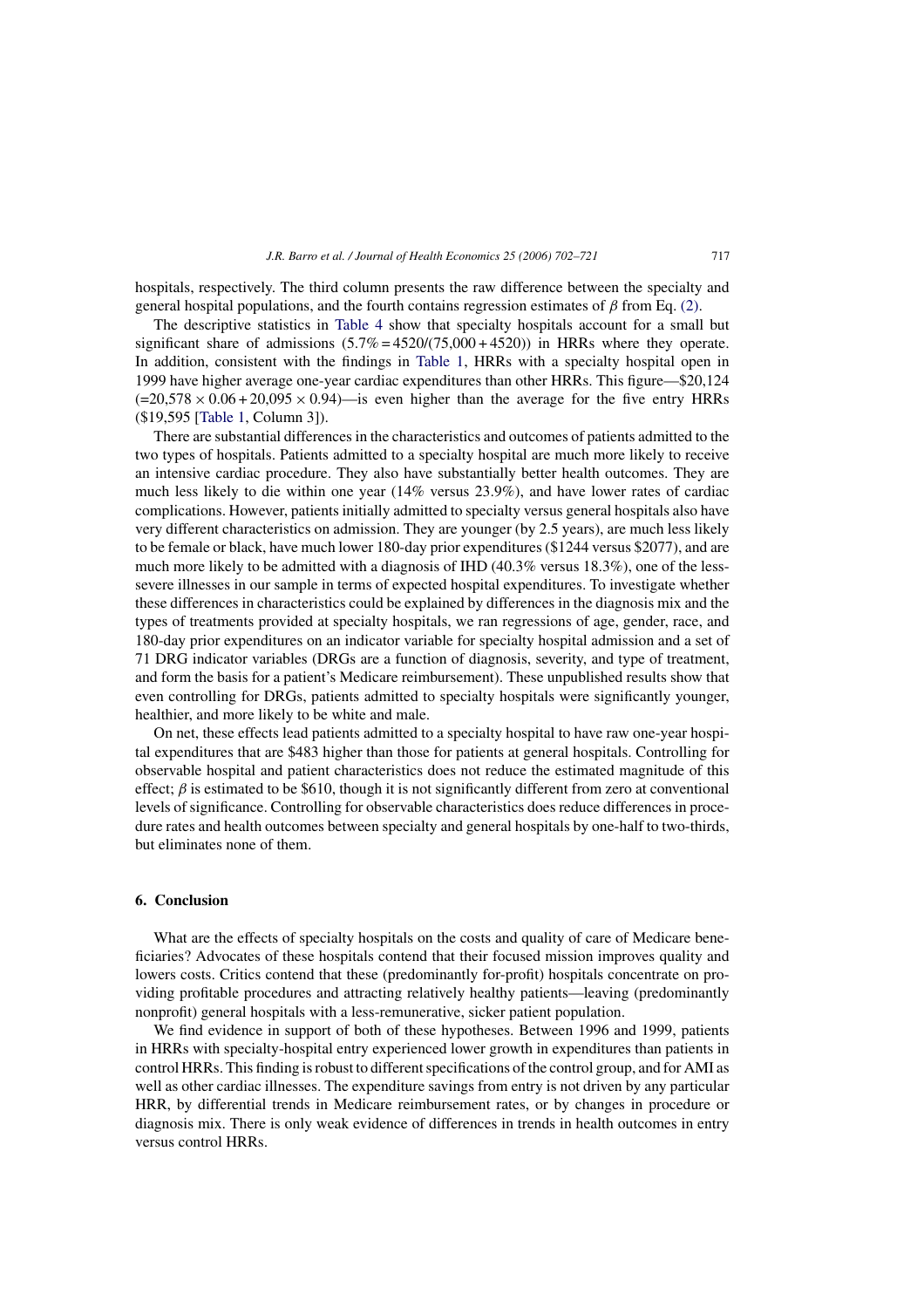Over a longer period, estimates of the efficiency benefits of specialty hospital entry are more dependent on assumptions about what would have happened in entry HRRs in the absence of entry. Under the assumption that entry HRRs would have remained at the same *level* of expenditures and outcomes as in 1993, entry reduces efficiency: entry does not affect cost, but leads to an increase in mortality. Under the assumption that entry HRRs would have retained their 1993–1996 *trend* in expenditures and outcomes in the absence of entry, entry improves efficiency: entry leads to both a reduction in expenditures and a decrease in mortality.

Balancing this, there is evidence that specialty hospitals choose to enter markets with healthier patients, to provide additional intensive treatments of questionable cost-effectiveness, and to treat healthier patients within markets—behaviors that, under reasonable assumptions, may reduce social welfare. Specialty hospitals enter markets that have slightly lower pre-entry levels of mortality. In HRRs with a specialty hospital, those who attend specialty hospitals are much more likely to receive a profitable intensive cardiac procedure in the year after their onset of illness than those who do not, even controlling for demographic characteristics, diagnosis, and Medicare claims history. In addition, specialty hospitals have patient populations that are younger, more likely to be non-black and male, and healthier than their counterparts at general hospitals—characteristics that may be positively correlated with profitability. However, because we do not observe all of the determinants of costs, treatments, and health outcomes, we cannot definitively apportion the observed cross-sectional effect of specialty hospital admission into socially-constructive versus socially-harmful effects.

These seemingly-conflicting findings are consistent with other research by one of us presenting a similarly mixed view of for-profit hospitals. For-profits increase market-wide efficiency by improving the performance of competing nonprofits [\(Kessler and McClellan, 2002\)](#page-18-0) even though they themselves provide additional treatment that has only marginal medical benefit ([Becker](#page-18-0) [et al., 2005\).](#page-18-0) Our study reaches a similar conclusion. Because the share of specialty hospitals in markets with a specialty hospital is only 6%, market-wide increases in efficiency from specialty hospital entry must come from entry-induced increases in efficiency at general hospitals, even though specialty hospitals engage in behavior that has the potential to reduce social welfare.

Identifying the mechanism through which specialty hospitals improve general hospital performance is an important topic for future research. Future research might also focus on ways to alter the incentives provided by the Medicare reimbursement system to maximize the efficiency benefits from specialty hospitals while minimizing their costs. In addition, further analysis could investigate whether the entry of specialty hospitals impacts the provision of less-remunerative, non-cardiac services by general hospitals. Understanding the impact of specialty hospitals on other aspects of hospitals' decision-making will allow for a broader assessment of the implications of specialty hospitals for social welfare.

## **Acknowledgements**

We would like to thank Richard Bohmer for helpful comments and advice, Robert McNary and Ankur Patel for exceptional research assistance, and the National Institute on Aging through NBER for generous support. Barro and Huckman also acknowledge support from the Division of Research and Faculty Development at Harvard Business School. The views expressed in this paper do not necessarily reflect those of any of the authors' institutions.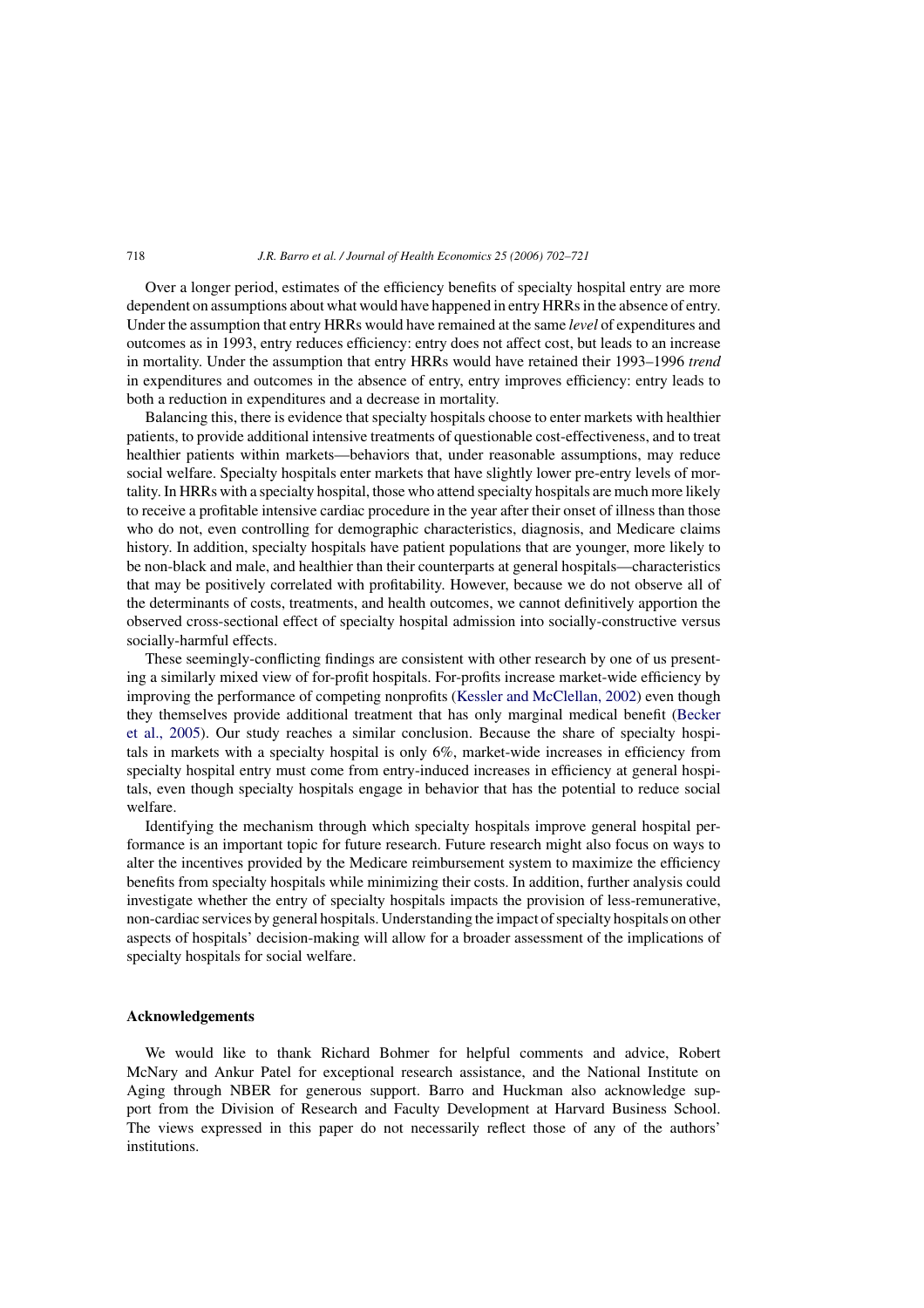# <span id="page-17-0"></span>**Appendix A**

# See Tables A1 and A2.

# Table A1

Probit estimates of the effect of HRR characteristics on the probability of specialty hospital entry

|                                             | Parameter | Standard error |
|---------------------------------------------|-----------|----------------|
| Medicare enrollees ('000)                   | 0.0051    | 0.0038         |
| Population ('000,000)                       | $-0.0836$ | 0.3270         |
| Acute care beds/1000 residents              | $-0.4055$ | 0.7455         |
| Hospital employees/1000 residents           | 0.4016    | 0.2753         |
| RNs/1000 residents                          | $-0.8506$ | 1.0313         |
| Medicare total noncapitated payment/enrolee | 0.0057    | 0.0025         |
| Medicare inpatient hospital payment/enrolee | $-0.0062$ | 0.0030         |
| Medicare professional/lab payment/enrolee   | $-0.0059$ | 0.0031         |
| Medicare outpatient payment/enrolee         | $-0.0138$ | 0.0070         |
| Medicare home health payment/enrolee        | $-0.0060$ | 0.0031         |
| MDs/1000 residents                          | 0.3782    | 1.3379         |
| Primary care MDs/1000 residents             | $-0.3517$ | 1.3352         |
| Specialist MDs/1000 residents               | $-0.3877$ | 1.3398         |
| Number of observations                      | 306       |                |

### Table A2

Regression estimates of the effect of specialty hospital entry, patient characteristics, and hospital characteristics on expenditures

| Coefficient estimate                      | Matched control HRRs |                | All control HRRs |                |  |
|-------------------------------------------|----------------------|----------------|------------------|----------------|--|
|                                           | Parameter            | Standard error | Parameter        | Standard error |  |
| <b>Entry HRR</b>                          | $-524$               | 306            | $-763$           | 246            |  |
| Age 65–69                                 | 3172                 | 193            | 3386             | 79             |  |
| Age 70–74                                 | 3436                 | 219            | 3637             | 73             |  |
| Age 75–79                                 | 3358                 | 270            | 3544             | 65             |  |
| Age 80-84                                 | 2621                 | 169            | 2744             | 52             |  |
| Age 85-89                                 | 1482                 | 141            | 1622             | 47             |  |
| Female                                    | $-878$               | 102            | $-927$           | 41             |  |
| <b>Black</b>                              | 1813                 | 265            | 1180             | 110            |  |
| Diagnosis of AMI                          | 4006                 | 429            | 3910             | 118            |  |
| Diagnosis of IHD                          | 1751                 | 292            | 2231             | 95             |  |
| Diagnosis of dysrythmia                   | $-2845$              | 181            | $-2679$          | 66             |  |
| Diagnosis of heart failure                | 823                  | 307            | 675              | 87             |  |
| Diagnosis of other heart conditions       | 2149                 | 321            | 2589             | 135            |  |
| Diagnosis of circulatory disorder         | 6297                 | 419            | 6359             | 115            |  |
| For-profit hospital                       | 1007                 | 337            | 719              | 149            |  |
| Nonprofit hospital                        | $-291$               | 316            | $-138$           | 106            |  |
| System hospital                           | 601                  | 205            | 328              | 86             |  |
| Large hospital                            | 1392                 | 268            | 1285             | 89             |  |
| Teaching hospital                         | 1781                 | 424            | 2303             | 154            |  |
| $Year = 1999$                             | $-243$               | 187            | 48               | 63             |  |
| 180-day prior hospital expenditure ('000) | 206                  | 13             | 189              | $\overline{4}$ |  |
| Number of observations                    | 303,055              |                |                  |                |  |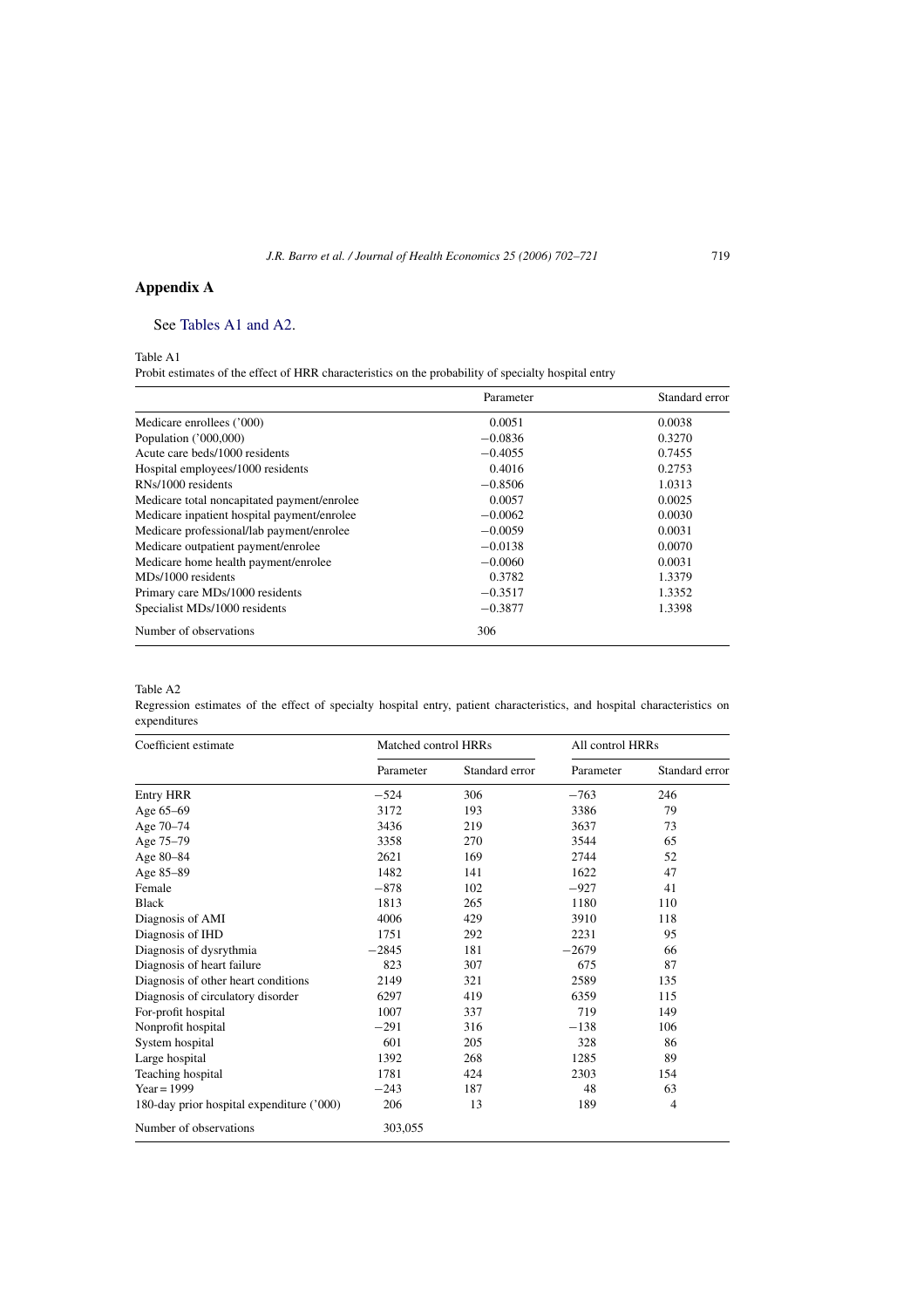### <span id="page-18-0"></span>**References**

American Hospital Association, 2002. Annual Survey of Hospitals database.

- Becker, D., Kessler, D., McClellan, M., 2005. Detecting Medicare abuse. Journal of Health Economics 24 (1), 189– 210.
- Center for Medicare & Medicaid Services, 2005. Study of physician-owned specialty hospitals required in Section 507(c)(2) of the Medicare Prescription Drug, Improvement, and Modernization Act of 2003, mimeograph.
- Chalkley, M., Malcomson, J., 2000. Government purchasing of health services. In: Culyer, A.J., Newhouse, J.P. (Eds.), Handbook of Health Economics, vol. 1A. North-Holland, Amsterdam (Chapter 15).
- Cram, P., Rosenthal, G., Vaughan-Sarrazin, M., 2005. Cardiac revascularization in specialty and general hospitals. New England Journal of Medicine 352 (14), 1454–1462.
- Cromwell, J., Harrow, B., McGuire, T., Ellis, R., 1991. Medicare payment to psychiatric facilities: unfair and inefficient? Health Affairs 10 (2), 124–134.
- Dartmouth Atlas of Health Care, 2004. Website, [http://www.dartmouthatlas.org/faq.php#hsa](http://www.dartmouthatlas.org/faq.php) hrr, accessed November 15, 2004.
- Dobson, A., 2003. A Comparative Study of Patient Severity, Quality of Care, and Community Impact at MedCath Heart Hospitals. Lewin Group, Falls Church, VA.
- Dranove, D., 1998. Economies of scale in non-revenue producing cost centers: implications for hospital merger. Journal of Health Economics 17 (1), 69–83.
- Dranove, D., Shanley, M., 1995. Cost reductions or reputation enhancement as motives for mergers: the logic of multihospital systems. Strategic Management Journal 16, 55–74.
- Hackbarth, G.M., 2002. Adjusting Medicare Payments for Local Market Input Prices. Testimony before the Subcommittee on Health, Committee on Ways and Means, U.S. House of Representatives, July 23, 2002. [http://www.medpac.gov/publications/congressional](http://www.medpac.gov/publications/congressional_testimony/072302(wm)local_input_prices.pdf) testimony/072302(WM)local input prices.pdf.
- Hannan, E., Kilburn, H., Bernard, H., O'Donnell, J., Lukacik, G., Shields, E., 1991. Coronary artery bypass graft surgery: the relationship between inhospital mortality rate and surgical volume after controlling for clinical risk factors. Medical Care 29 (11), 1094–1107.
- Hannan, E., Racz, M., Ryan, T., McCallister, B., Johnson, L., Arani, D., Guerci, A., Sosa, J., Topol, E., 1997. Coronary angioplasty volume-outcome relationships for hospitals and cardiologists. Journal of the American Medical Association 277 (11), 892–898.
- Herzlinger, R., 1997. Market Driven Health Care. Addison Wesley, Reading, MA.
- Held, P., Pauly, M., 1983. Competition and efficiency in the end stage renal disease program. Journal of Health Economics 2 (2), 95–118.
- Ho, V., 2005. Does certificate of need affect cardiac outcomes and costs, working paper.
- Horwitz, J., 2005. Making profits and providing care: comparing non-profit, for-profit, and government hospitals. Health Affairs 24 (3), 790–801.
- Huckman, R., Pisano, G., in press. The firm specificity of individual performance: evidence from cardiac surgery. Management Science.
- Joskow, P., 1980. The effects of competition and regulation on hospital bed supply and the reservation quality of the hospital. Bell Journal of Economics 11 (2), 421–447.
- Kessler, D., McClellan, M., 2002. The effects of hospital ownership on medical productivity. RAND Journal of Economics 33 (3), 488–506.
- Luft, H., Bunker, J., Enthoven, A., 1979. Should operations be regionalized? The empirical relation between surgical volume and mortality. New England Journal of Medicine 301 (25), 1364–1369.
- Luft, H., Hunt, S., Maerki, S., 1987. The volume-outcome relationship: practice-makes-perfect or selective-referral patterns? Health Services Research 22 (2), 157–182.
- Lynk, W., Longley, C., 2002. The effect of physician-owned surgicenters on hospital outpatient surgery. Health Affairs 21 (4), 215–221.
- Madison, K., 2001. The relationship between multihospital system membership and treatments, costs, and outcomes of medicare patients with acute myocardial infarction, Ph.D. Thesis, Stanford University, 2001.
- McClellan, M., 1997. Hospital reimbursement incentives: an empirical approach. Journal of Economics and Management Strategy 6 (1), 91–128.
- McClellan, M., McNeil, B., Newhouse, J., 1994. Does more intensive treatment of acute myocardial infarction in the elderly reduce mortality? Journal of the American Medical Association 272, 859–866.
- Robinson, J., Luft, H., 1985. The impact of hospital market structure on patient volume, average length of stay, and the cost of care. Journal of Health Economics 4 (4), 333–356.